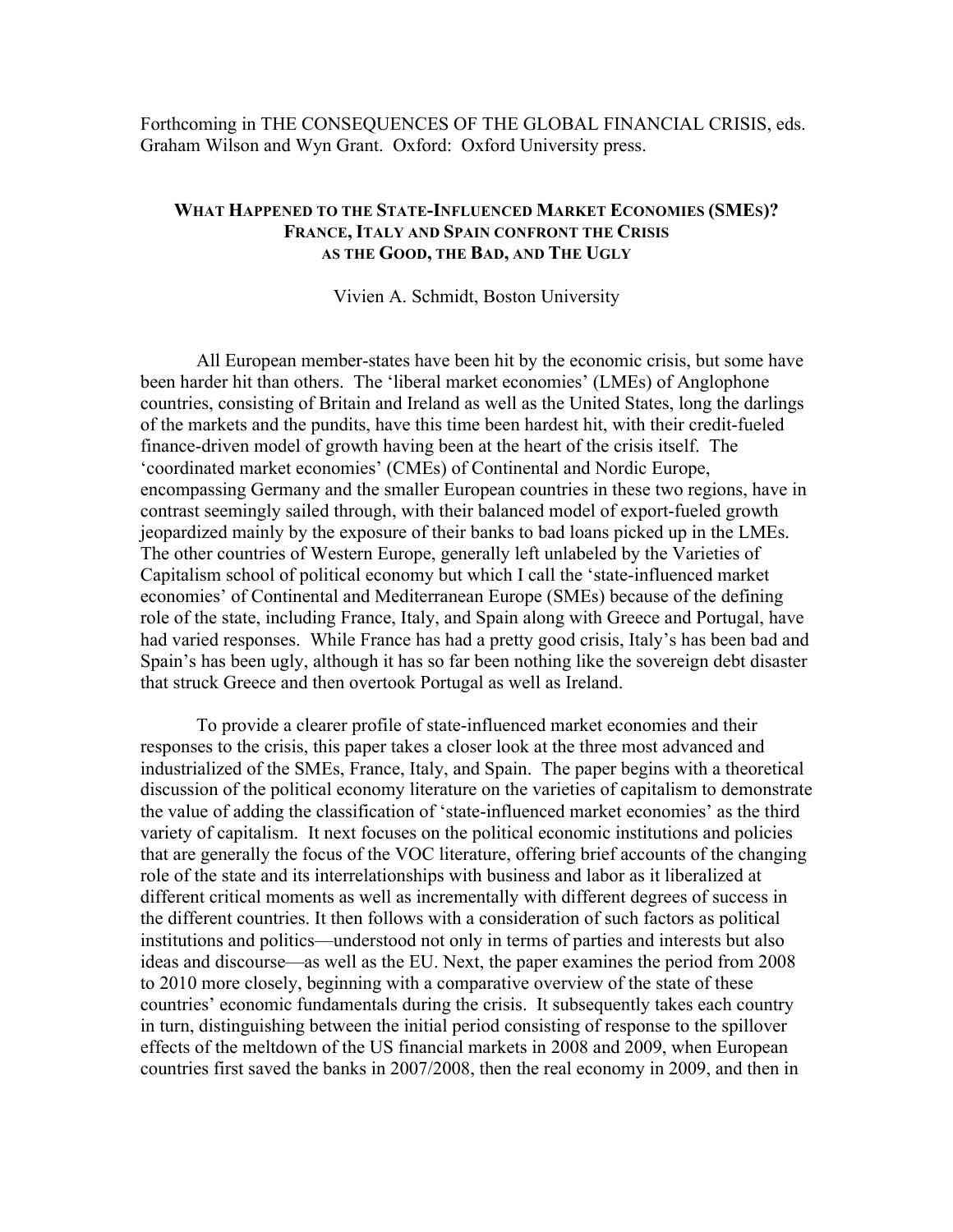2010 confronted the sovereign debt crisis linked to contagion effect of the Greek debt crisis.

The main argument of the paper is that despite a set of political economic characteristics centered on the state as the main driver of capitalism, SMEs nonetheless differ greatly. And this depends not only on political economic setting but also policies, polities, and politics. The paper also demonstrates that the neo-liberal reforms through which states in all three countries had reduced their interventionist capacities since the 1980s have made a difference to their responses to the crisis, in particular for France. As a result, although all three countries remain classifiable under the rubric of stateinfluenced market economies when it comes to the general configuration of business, labor and state relations, during the crisis state influence is better characterized by what leaders proposed and publics expected (as in the politics of ideas and discourse) than what governments actually could do (in terms of policies), given limits to their capacity to act as a result of previous reforms to national political economic institutions as well as of constraints imposed by EU institutions and global markets.

## **STATE-INFLUENCED MARKET ECONOMIES**

The only thing that France, Italy, and Spain and have in common in the theoretical literature in political economy is their absence from the list of countries that fit into the two ideal-types of the Varieties of Capitalism school (VOC), whether 'liberal market economies' (LMEs) encompassing Anglophone countries or 'coordinated market economies' (CMEs) consisting of most smaller Continental European countries plus Germany, all Nordic countries, and Japan (Hall and Soskice 2001). As outliers, France, Italy, and Spain tend to be grouped by VOC with other non-conformers in the category of 'mid-spectrum' economies' (Hall and Soskice 2001) or 'mixed market economies' (Hall and Gingerich 2004; Molina and Rhodes 2007) which are by definition plagued by intrasystem contradictions, misfits, and perverse spillovers. Other outlier countries include Portugal, and Greece in Western Europe while in Asia they encompass South Korea and Taiwan. Notably, these are all countries in which the state plays and has in the past played a much more active role than in the ideal-typical LME or CME—whether it was termed 'state capitalism' for France or the 'developmental state' for South Korea and Taiwan (Schmidt 1996, 2002; Weiss 1998)—and in which today the state continues to intervene more, for better or for worse.

The VOC literature fails to take account of one overarching similarity between France, Italy, and Spain: In all three, the state has played and continues to play a greater, and different, role in organizing economic activity for business and labor, whether it acts in a positive, 'enhancing' manner, mostly the case of France and recently Spain, or in a negative, 'hindering' one, long typical of Italy. I have argued (Schmidt 2002, 2003, 2009) that this makes these three countries part of a third variety of capitalism, as 'stateinfluenced market economies' (SMEs). These countries are distinctive not just because of the greater importance of state action——all countries, after all, have states that make and shape the markets, a reality which is under-theorized in VOC but has been the focus of recent scholarship that brings the state back in (e.g., Weiss 2003; Levy 2006; Leibfried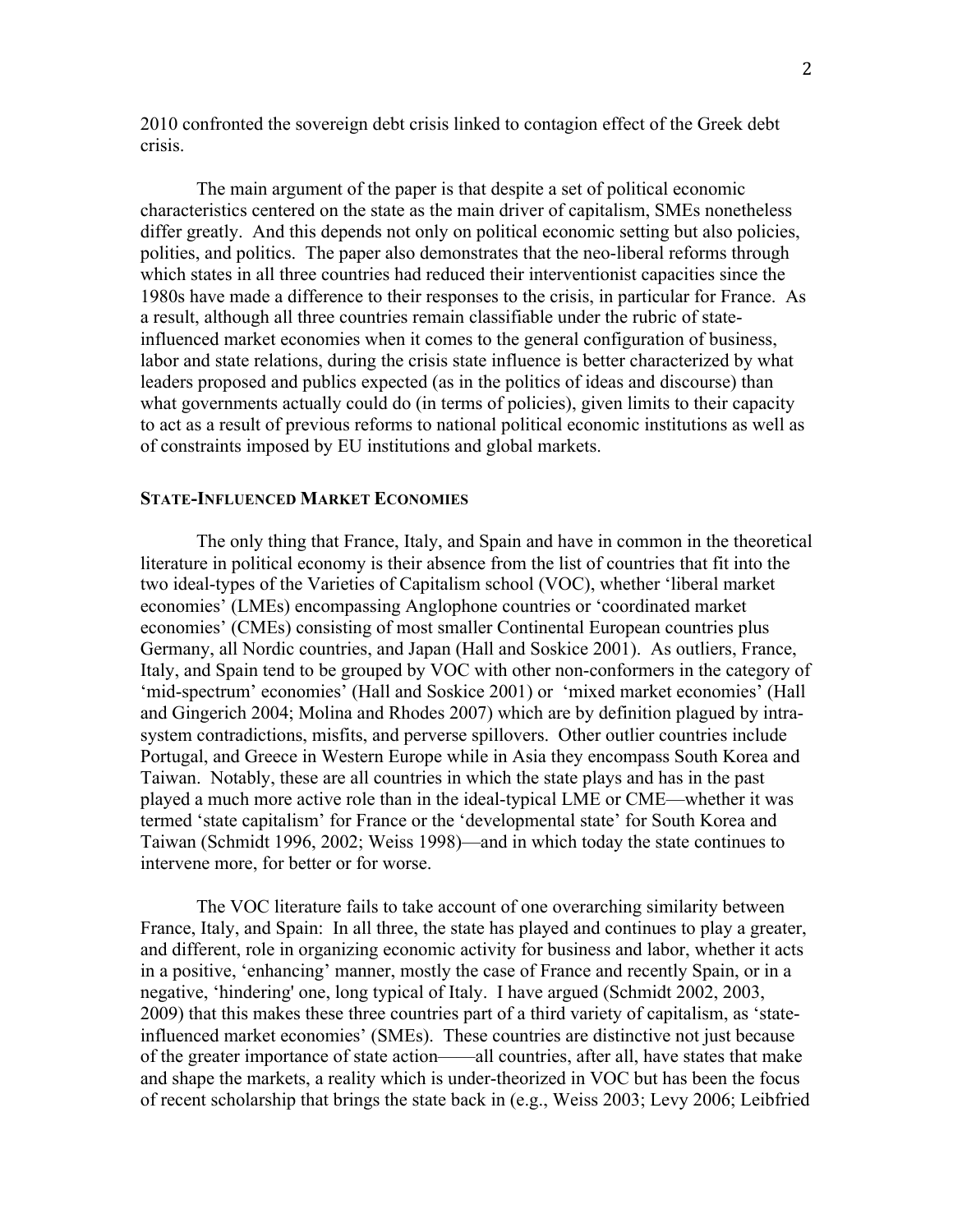and Zürn 2005; Schmidt 2009). It is also because of how this affects the whole logic of interaction of business, labor, and the state. In SMEs, not only is the state more 'influencing' than in the 'liberal' state of LMEs and the 'enabling' state of CMEs but relations between firms, labor, and the state are also characterized by a more hierarchical logic of interaction than in market-reliant LMEs and non-market coordinated CMEs. In state-influenced market economies, adjustment is firm-led in those domains where business exercises autonomy—in business strategy, investment, production, and wage bargaining (in France). But adjustment is still state-driven in those domains where neither business nor labor can exercise leadership — in financial market rules, labor regulations, pension systems, wage-bargaining (in Spain and Italy in 1990s) and the like — or where the state sees a need to reshape the general economic environment to promote competitiveness (e.g., in mergers and acquisitions or state aids). In either case, the logic of interaction is one of hierarchical authority rather than CME joint-decision between management, labor, and the state or LME unilateral action by autonomous firms (Schmidt 2002, Ch. 3, 2009).

Seeing three varieties of capitalism has a long history, going back at least to Shonfield's (1965) division of capitalism into liberalism, corporatism, and statism, which was later picked up by Katzenstein (1978) among others. But both corporatism and statism as explanatory categories were dropped by the 1990s under the influence of ideas that presented capitalism as converging on a single neo-liberal ideal-type, in which the retreat of the state and the decline of labor in favor of unfettered markets, engineered via liberalization, deregulation, and privatization, spelled the end of any other models (e.g., Cerny 1994; Strange 1996). Whereas scholars impressed by the merits of the economic management systems of 'corporatist' Germany and the smaller countries of Continental and Nordic Europe fought back, vigorously opposing the monism of the convergence theorists by arguing that 'managed capitalism' or 'coordinated market economies' constituted an alternative model—or even a normative ideal—to the neo-liberalism of Anglophone countries, no one was defending statist countries. This was not only because their state-led model fit neither the neo-liberal nor the coordinated capitalist normative ideals but also because their statist approach to economic management appeared bankrupt by the mid 1970s and underwent major transformation thereafter. To say that statist countries' capitalisms were changing, however, does not mean that statism as a third variety of capitalism was dead, just that it too has been transformed — to 'stateinfluenced market economies' in which the state continues to act, but in a less directly interventionist manner, picking up ideas about policies and processes from the other two models but implementing them in their own manner.

Increasing numbers of scholars have in recent years highlighted the continued existence of a third variety of capitalism as one in which the state plays a crucial role. In addition to Schmidt's three varieties, with Britain the ideal-typical LME, Germany the ideal-typical CME, and France the ideal-typical SME, Coates (2000) identifies a third state-led model of capitalism associated with Japan, while among Boyer's (2004, ch. 2) four varieties the third is 'state-driven' capitalism,' and among Whitley's (2005) four empirical typologies, the third is the 'dominant developmental' state. Moreover, for France specifically, while Levy (1999; see also Clift this volume) sees France as '*post*-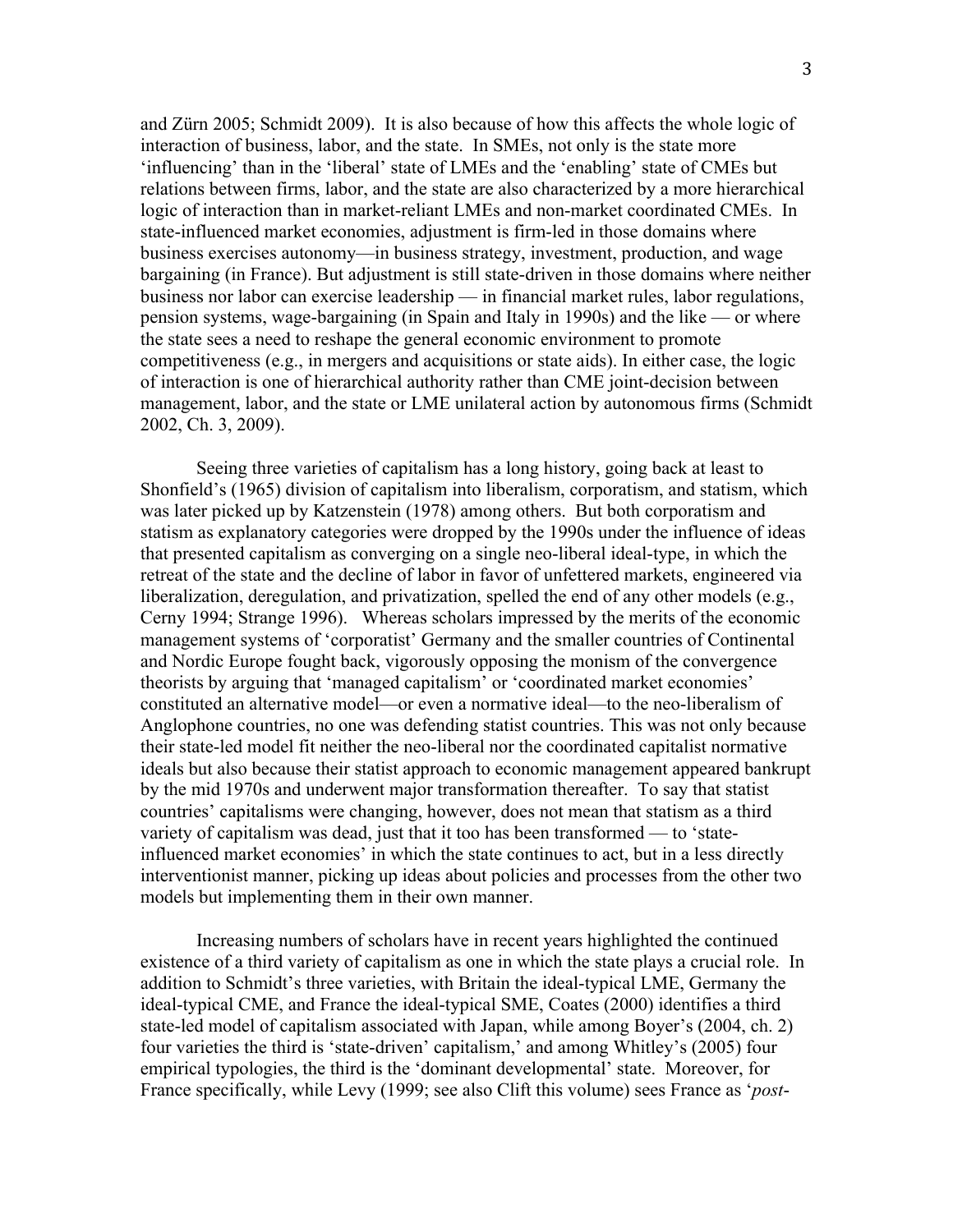*dirigiste*,' Thiberghien (2007) calls it an 'entrepreneurial state' along with Korea and Japan, and I have charted the move from 'state-led' to 'state-enhanced' capitalism'(Schmidt 2002, 2003). For Italy, whereas Barca (2010) characterizes it as "public neo-capitalism," Della Sala (2004) calls it "dysfunctional state capitalism." And for Spain, whereas Molina and Rhodes (2007) persist in calling it a 'mixed market economy' along with other Mediterranean countries like Spain, Italy, Portugal, and Greece, Royo (2008) splits the difference by calling it a 'state-influenced mixed-market economy.' The definition of Molina and Rhodes (2007), however, fits closely with SMEs, given the defining role of the state and the 'top-down conflict governance' logic of adjustment which is very close to the logic of hierarchical authority we defined for SMEs, once we add into the equation the conflictual politics that such hierarchical authority often generates (see Schmidt 2009).

Also problematic in the VOC literature, however, is the fact that the particular methodological mix, which combines rational choice institutionalist attention to coordinative logics among system components with historical institutionalist emphasis on path dependent regularities, is static. Because the components are theorized as in equilibrium—and need to be for a rationalist game-theoretic logic to work—it makes it very making it difficult to explain actual change in countries' varieties of capitalism over time (Crouch 2005; Schmidt 2002, 2009). And it also makes one forget that countries have long institutional histories that don't just establish historical institutionalist 'path dependencies' that change only at critical junctures (e.g., Pierson 2000). They may instead change incrementally, through 'layering,' 'drift,' or 'conversion' following the revisionist historical institutionalist arguments of Streeck and Thelen (2005). But such change, whether crisis-driven or incremental, also cannot be explained without considering the political economic agents of change, and the ways in which they engage with such institutional histories, whether as ideational 'imprints of the past' (Merrien 1997) or 'collective memories' (Rothstein 2005) that are reinterpreted over time in response to the needs and considerations of the moment or, as discussed by Clift (this volume) for France, as actors are engaged in 'acting out change' (O'Sullivan 2007) against a background of national traditions of economic thought, shaped by state traditions, and decades of lived economic practice. Such ideational imprints, collective memories, and economic practices are what make the state the legitimate (or not so legitimate) driver of business and labor in the eyes of everyone, elites and general public alike, for our three countries. This helps explain why all three countries could have gone through a long period of liberalization and retreat of the state—at critical junctures and incrementally—but not converge on the liberal model of LMEs (pace Hall 2006—see Clift this volume). It also helps explain why, once the economic crisis hit, France in particular was able to return quickly to the ideas and discourse of state leadership of national economies and of global regulation, although this did not affect the practice. And it additionally suggests that alongside a historical institutional framework of analysis that focuses on the rules and regularities in political economic institutions and interactions we should use a discursive institutionalist framework that considers agents' ideas and discursive interactions that give meaning to political economic institutions and dynamics to political economic change (Schmidt 2008a, 2009, 2010; Campbell and Pederson 2001; see also Hay 2006).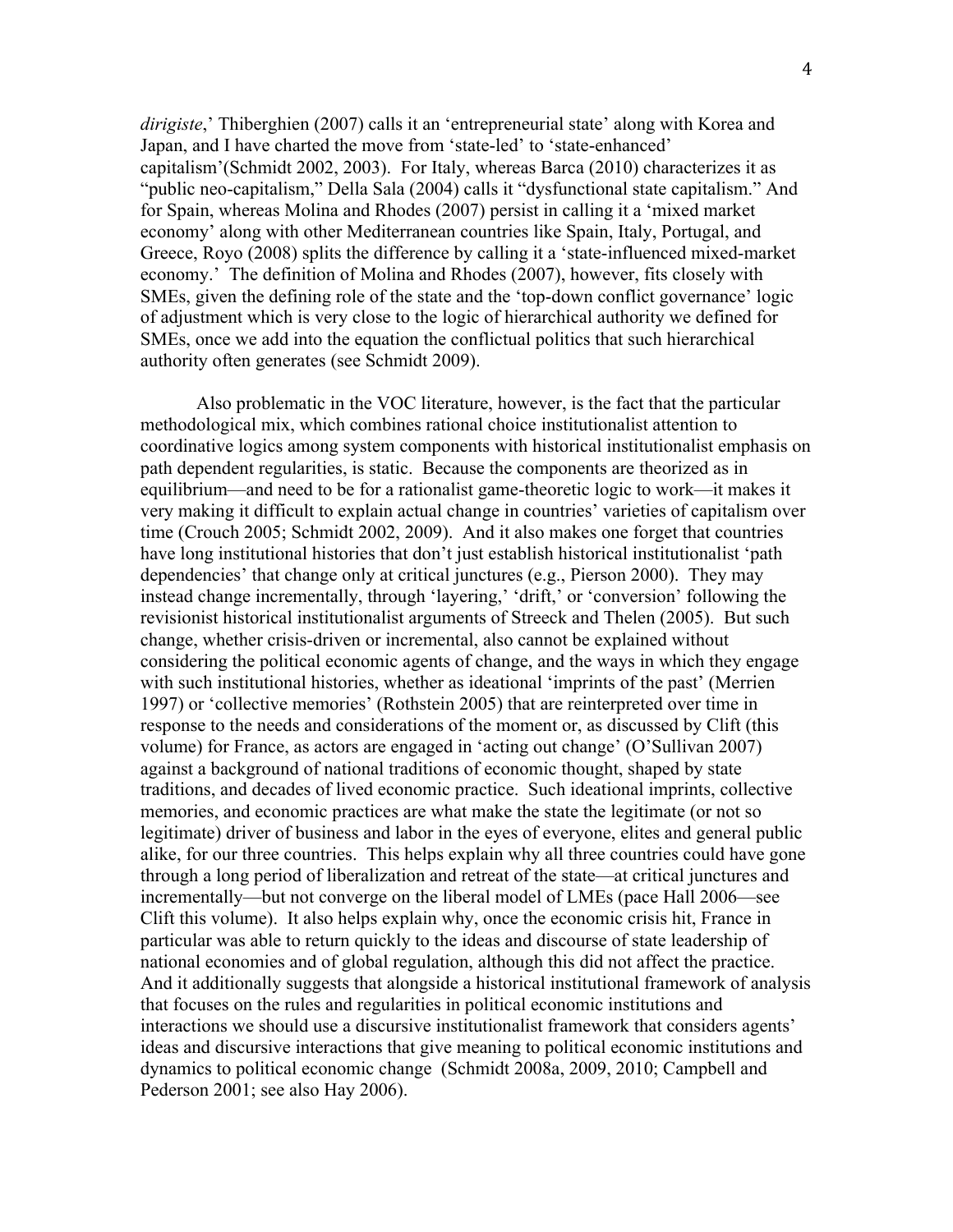By considering France, Italy, and Spain as state-influenced market economies, then, we identify a third variety of capitalism distinctive for the role of the state in the economy. This said, despite overall similarities in political economic institutions, they exhibit significant differences across time, and not only in their different histories, policy legacies, political institutions, and politics. Importantly, even some of the defining characteristics for SMEs, such as high levels of state regulation across business, banking, labor markets, and social systems, nonetheless correlate differently with a range of other variables, such as administrative capacity, corruption, and economic inequality—with France generally scoring most virtuous, Spain less good, Italy bad. With regard to equality, to take only one example, France tends to sit with other Continental European countries like Germany in terms of reasonably high levels of income equality—nothing like Sweden, but much better than the UK—by contrast with the high levels of income inequality in Spain and even more so in Italy—putting them in the same class as the UK (see Blyth and Hopkin 2011). To explain this and other issues, the paper points not only to the structural factors but also to ideational ones as these countries developed and changed over the long term as well as during the crisis.

#### **POLITICAL ECONOMIC INSTITUTIONS AND POLICIES OVER TIME**

Although in all three countries the state has always played an influential role, the role it has played and the influence exerted has changed significantly over time. In the postwar period to the 1970s in France, the *dirigiste* state predominated through its leadership of business activity and its control over labor. It promoted economic growth by acting *in loco mercatis* where it deemed necessary, by taking the place of the markets through nationalized industries, by orienting the markets through planning and industrial policies, or by replacing the markets with regard to wage coordinating mechanisms, (Schmidt 2002, Ch. 3; see also Hayward 1973). In the other two countries, the postwar state also led, but mostly to the detriment of the country. Italy's political economic institutions, by comparison with those of France, fell far short of the ideal, making for a kind of failed state capitalism in which the state was unable provide leadership to business, to run its nationalized enterprises effectively, or to control the unions, making it 'state-led by misdirection' (Schmidt 2002, p. 109). Spain was the anti-thesis of France, with an authoritarian state capitalism in which the fascist state predominated through its corporatist organization of business and labor, and stunted as it controlled economic growth.

Since the 1980s, however, much of the state's relations with business and labor have changed in all three countries. In France, the state itself engineered a '*dirigiste*' end to *dirigisme* (Schmidt 1996), ushering in the 'post-*dirigiste*' state (Levy 1999; Clift this volume). The French state no longer leads business as a result of privatization and deregulation, and no longer imposes wage bargains, since state withdrawal in the 1980s led to its radical decentralization. Nonetheless, the state continues to influence business and labor by intervening where and when it sees fit—something that is taken as a right by state officials and is accepted as legitimate by the public and even those most affected, even when they contest the actions. For business, such state action generally involves *ad*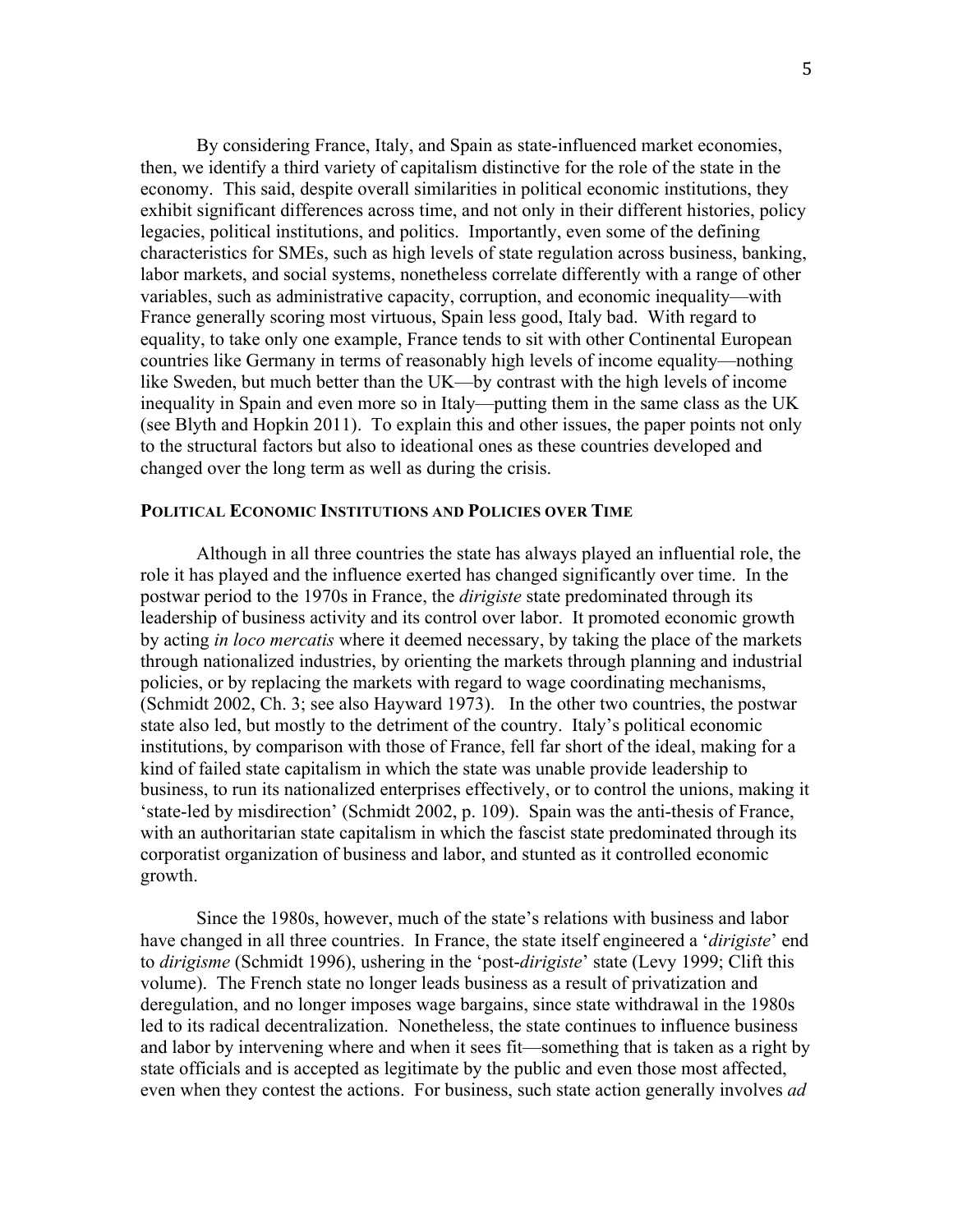*hoc* decisions, say, to 'rescue' companies from bankruptcy or foreign takeover, as in cases of government blocking foreign takeovers of energy companies and banks. It has, however, also often led to a highly *laissez-faire* approach to the regulation of major firms, such as in the banking sector, which ensures greater control not to the markets, as in LMEs, but to the bankers through their oligarchic relationships (Massoc and Jabko 2010; Clift, this volume). For labor, state intervention takes the form of efforts to liberalize the labor markets—as in the case of the de Villepin government's abortive attempt in 2006 to increase flexibility with a two year probationary contract for youth employment—or to 'moralize' the labor markets, as in the initiative of the Jospin government on the 35 hour work week in the late 1990s (Schmidt 1996; Levy 1999; Schmidt 2002, Ch. 4). Both point to the paradox of the state which, having been the main architect in the dismantling of centralized labor market regulation, nevertheless remains a central actor in the reconstruction of the industrial relations system (Howell 2009) as well as in the maintenance of the 'social anesthesia state' when it comes to welfare and social assistance (Levy 2008).

French business has also been transformed, having become highly autonomous. Having been mostly state-led through planning and industrial policy or state-owned in the postwar era, French business was then subject top massive nationalization in the early 1980s, then progressive privatization, in which *noyaux durs*, or hardcore shareholdings, of strategic investors took their place (Schmidt 1996). The resulting strategic hardcore share-ownerships made French firms much less vulnerable to the vagaries of the financial markets than the firms of LMEs—despite a high level of foreign (mainly North American) institutional investors in the French *Bourse*. This is because French firms have been protected by network-based relationships that somewhat resemble those of CMEs, albeit a lot less stable once the *noyaux durs* began to dissipate in the mid 1990s, leaving interlocking directorships (Schmidt 1996; Goyer 2003; Clift this volume). But in place of strong, formal networks, French firms retain significant interconnectivity through informal networks based on corporate elites' state-related education and experience—a by-product not only of long-standing practice but also of a privatization process in which the retreat of the state actually entailed the colonization of business by the state, through its civil servants named to head the privatized firms (Schmidt 1996). These networks are also a source of greater inter-firm coordination, sharing of information, and cooperation on corporate strategies than that found in LMEs, even if they are no substitute for the deep network linkages of CMEs (Hancké 2002; Schmidt 2002, Ch. 4). But the deep public-private interpenetration makes for a very different kind of market competition among big French firms than in LMEs and CMEs (Massoc and Jabko 2010; Clift this volume). Moreover, despite a massive increase in the size of the financial markets, firms are not market-driven in the manner of LMEs. They are able to set their own corporate strategies because they go to the markets mainly to underwrite mergers and acquisitions, having developed internal sources of funding once the state privatized them. And the state itself can no longer exert any systematic influence (O'Sullivan 2007), although it does intervene where it sees the need, for example, to promote mergers or to scuttle foreign takeovers in industries it deems strategic (Schmidt 2002).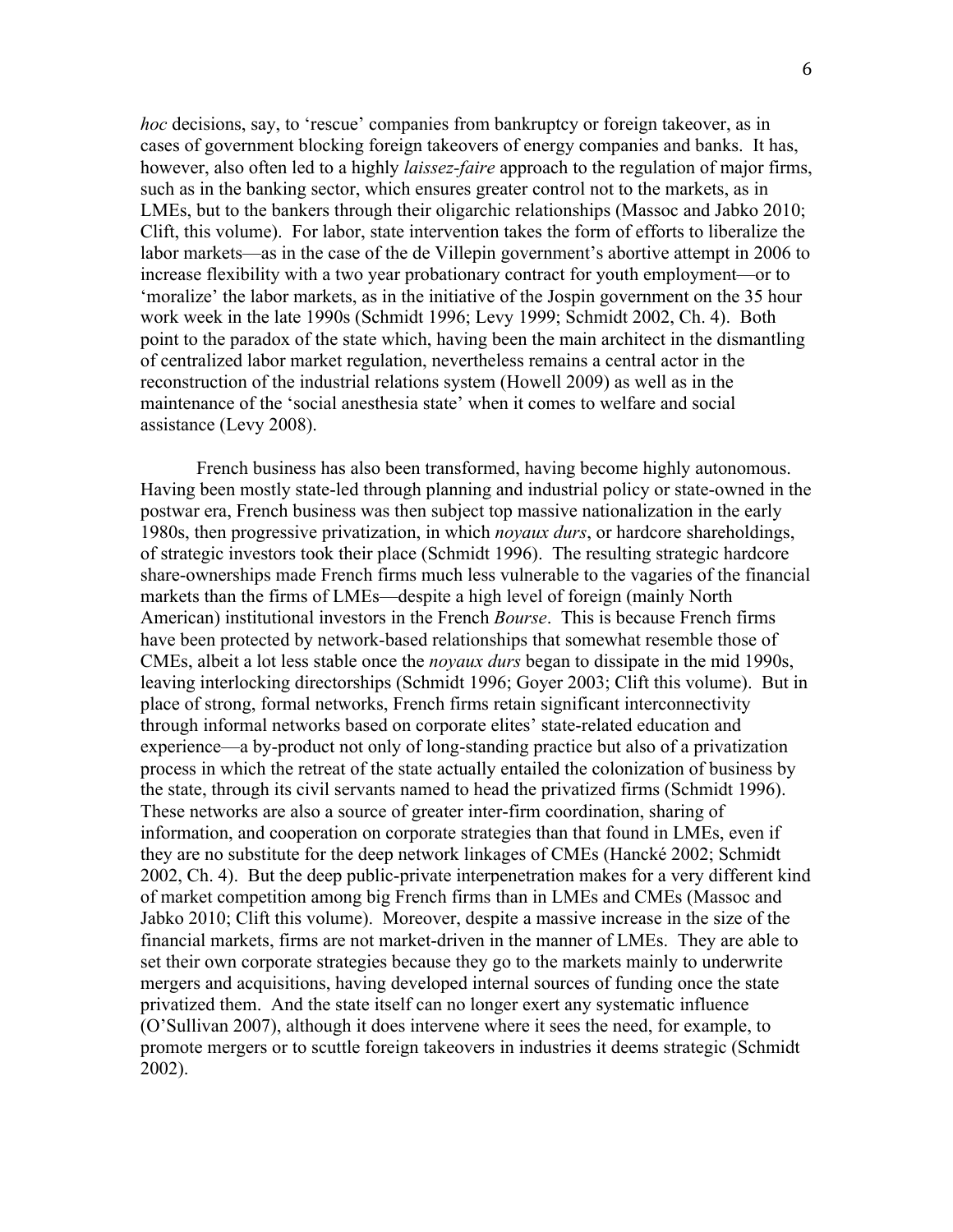Labor relations have also changed dramatically in France. Traditionally fragmented and weak labor unions have only become weaker, except in a few strategic areas of the public sector. Union membership has gone from over 25 percent in the postwar period to below 7 percent today. When the Socialist government withdrew from the organization of labor relations, having passed laws establishing direct managementlabor dialogue in the early 1980s in the hopes that a CME-style coordination would take its place, radical decentralization of wage-bargaining ensued instead (Howell 1992). But thanks to the state's continued involvement, despite the resulting lowest union density among advanced industrialized economies, French workers benefit from a dense—almost 'micro-corporatist'—network of institutions of social dialogue, bargaining, and worker representation, while almost all are covered by collective bargaining and the great majority have some type of non-union labor representation inside the firm. In other words, although French wage-bargaining has become more decentralized and the labor market more flexible thanks to the state, the state continues to regulate management-labor relations by establishing and/or legitimating who represents workers and how, and to organize the labor market by generalizing to an entire sector agreements made by only a fraction of firms and labor (Howell 2009, pp. 230-2). These kinds of labor protections, however, along with measures taken to buy labor peace through generous early retirement plans during the restructuring of major industry in the 1980s and 1990s, have meant that France has a rather inflexible labor market, high levels of unemployment even in boom times, and low levels of labor market participation, in particular for older workers—all of which taken together makes for a very expensive welfare state (Levy 2008).

In Italy, the 'paralyzed' state of the postwar period that lasted until the 1990s had neither the centralized authority of the French executive nor its administrative capacity, given a weak executive, an incompetent if not also corrupt civil service, a strong but ineffective parliament, and *partitocrazia,* or the politicization along party lines of all aspects of political and administrative life—including the appointments of managers of nationalized enterprises along party lines proportionate to parliamentary representation. In this context, business actors ignored the state when they could or, when they couldn't, bought it off (DiPalma 1977; Pasquino 1989). Only regional governments, especially in the north central and western regions, played an 'enhancing' role for the 'third Italy' of small interconnected business (Locke 1995). Things got better with the inception of the 'Second Republic' in the early 1990s, when the fall of the Berlin Wall led to the collapse and subsequent renewal of the Italian party system. Privatization and deregulation began for real under technical and center-left governments, as did reforms of pension systems and labor markets—in particular in the run-up to EMU. But all such reforms slowed once Berlusconi came in as of 2001; and this did not change during the hiatus provided by the Prodi government of 2006-2008. Nonetheless, big business outside of the nationalized sector, long more autonomous than state-led French business, given a predominance of family-owned private firms and the state's lack of leadership, only increased its autonomy with privatization and deregulation. Business relations with labor also improved significantly—but in this case followed a completely different course from that of France, and more like in Spain.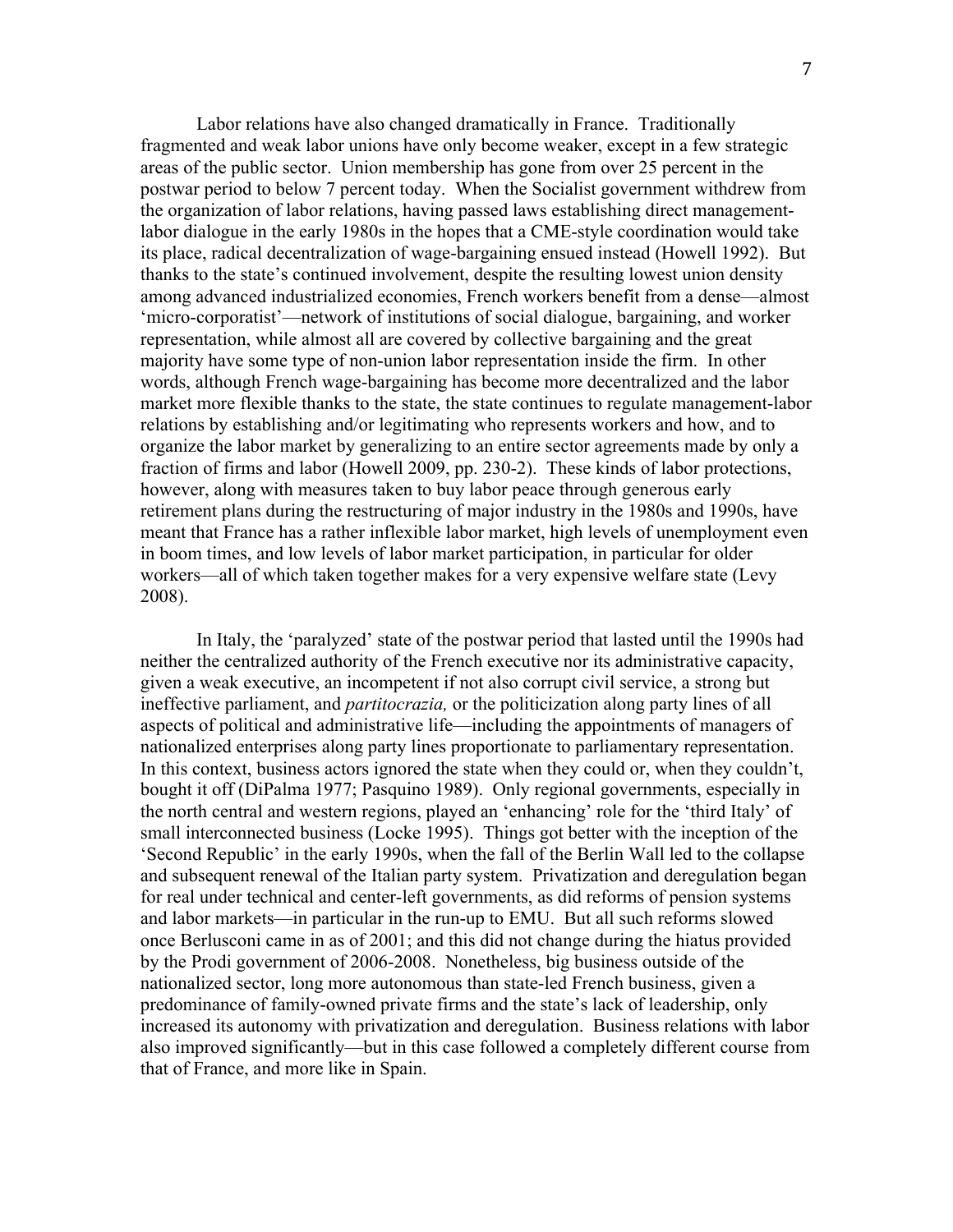Instead of the radical decentralization of the labor markets, as in France, both Italian and Spanish states stepped in to help ensure greater business-labor coordination in a kind of macro-concertation between employers, unions, and governments (Hancké and Rhodes 2005; Regini 2003; Royo 2002). Not only have business and labor in both countries been more organized than in France, labor has even greater capacity for disruption given its much higher union membership, and it has also had a stronger political role. Deregulation was therefore not a real option, as it was in France (Molina and Rhodes 2007). But concertation was also not easy—as the postwar Italian failure to attain corporatism attests. The more recent 'state-led corporatism,' therefore, was completely unexpected, given the traditional lack of organizational capacity; but it has been very different from the traditional corporatism of the CMEs. Not only have the social pacts mainly been focused on reforming labor markets—to make them more flexible, to reduce labor costs, and to increase competitiveness—but they have also been arrived at by much more fragmented, weakly organized economic interests. Most importantly, state action to organize labor has played a greater role than in CMEs, with much less predictable results (Rhodes 1998; Hassel and Ebbinghaus 2000).

Although both Italy and Spain engaged in such social pacts, Spain's were arguably more successful over the long term. Whereas in Italy, success in sustaining social pacts came only in the 1990s, in Spain social pacts worked from the late 1970s to the mid 1980s, collapsed after 1986, and reemerged in the mid 1990s. Moreover, while in Italy social pacts have always depended on positive government action to promote them—explaining the success of center-left governments in the 1990s, the failure of the Berlusconi government in the 2000s—this has not always been the case in Spain, where a number of pacts have been signed without the government (Royo 2008). Where the state has been involved, it did more to hinder than to enhance, as evidenced by the fact that it was the failure of government-imposed reform from the mid-1980s to the mid-1990s as well as its inability, along with employers, to impose wage moderation and curb inflation, that acted as a spur for employers to seek the renewal of social pacts (Perez 2000; Royo 2008).

Spain's businesses also bear strong resemblances to those of Italy, where strong strategic coordination in financial markets resulting from networking and family financing also makes hostile takeovers rare, in growing contrast to France (Royo 2008). But leaving hostile takeovers aside, all three countries are closer to one another with regard to the informal network-based ties of business than they are either to the arms' length LMEs or the formally networked CMEs. In France, ties among big business elites based on state-related training and experience creates a closeness that has its equivalent in the family-based ties of big business in Italy and Spain.

Finally, it is probably no accident that the main countries accused by the EU Commission of 'economic nationalism' even before the economic crisis (other than Poland) have been France with regard to energy and banking; Italy, which after protecting against French blocking of an Italian energy company's attempted takeover, sought to block French takeovers in banking and energy; and Spain, which blocked the takeover of an energy company. And it should come as no surprise that that more activist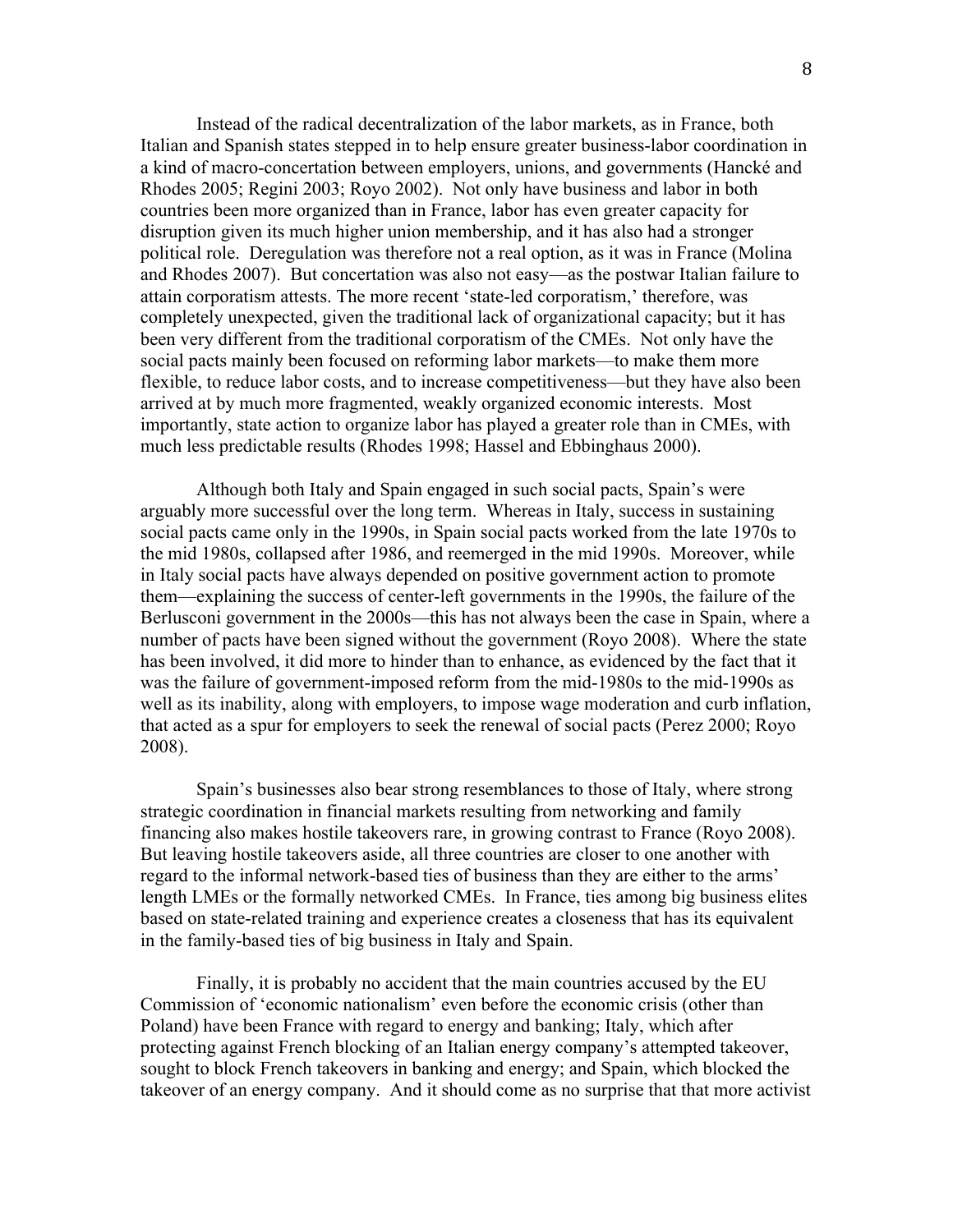state involvement at the national level has its equivalent at the supranational level, as these are the countries that tend also to be most in favor of EU and global regulation of the markets, in particular in the case of France (Clift this volume).

#### **POLITICAL INSTITUTIONS AND POLITICS IN TIME**

The state, then, remains central to the historically developing political economic patterns and junctures as well as to the evolving ideational constructs and discursive interactions in SMEs' political economic institutions. But political economic institutions and policies are only two of a number of factors necessary to the explanation of change (and continuity). Also important are political institutions and politics—meaning not just party-based coalitions and strategic interests but also guiding ideas and communicative practices.

While the political economic setting centers attention on the different institutionalized patterns of interaction among political economic actors, the political institutions shift the focus to the governmental structures that frame those political economic interactions. These may be stylized as 'simple' polities in which governing activity is channeled through a single authority as a result of a unitary state, majoritarian representation system, and statist policymaking or 'compound' polities in which governing activity is dispersed through multiple authorities as a result of a regionalized or federal state, proportional representation system, and corporatist or even clientelist policymaking (Schmidt 2006). Differences in political institutions shape the ways in which the political economic actors interact, with those in 'simple polities' like France much more likely to find the state imposing policies—as the state acts and society reacts (Schmidt 1999)—than in more 'compound polities' like Italy or Spain, in which state negotiation with business and labor or sub-national governments is generally necessary.

Such political institutional differences also affect the discursive processes of interaction involving political economic actors' coordinative discourses of policy construction and their legitimating communicative discourse to the general public. Although both kinds of discourse are present in all polities, the coordinative discourse tends to be more elaborate in compound polities, the communicative in simple ones. Thus, because France is a 'simple' polity, French leaders need at the very least to legitimate the policies they impose through a persuasive 'communicative' discourse to the public, or risk sanction via elections or protest in the streets (Schmidt 2002). Because Italy and Spain are instead 'compound' polities, the state needs to negotiate widely through an elaborate 'coordinative' discourse with the social partners and regions or risk not only not gaining agreement on reform but also generating protest in the streets. Note, however, that in recent years, while governments in Italy and Spain have also come to rely on a communicative discourse to the general public—in particular where the coordinative no longer works and/or needs reframing—governments in France have also begun to improve their coordinative discourse with the social partners—especially since the communicative is often no longer enough to push through reform.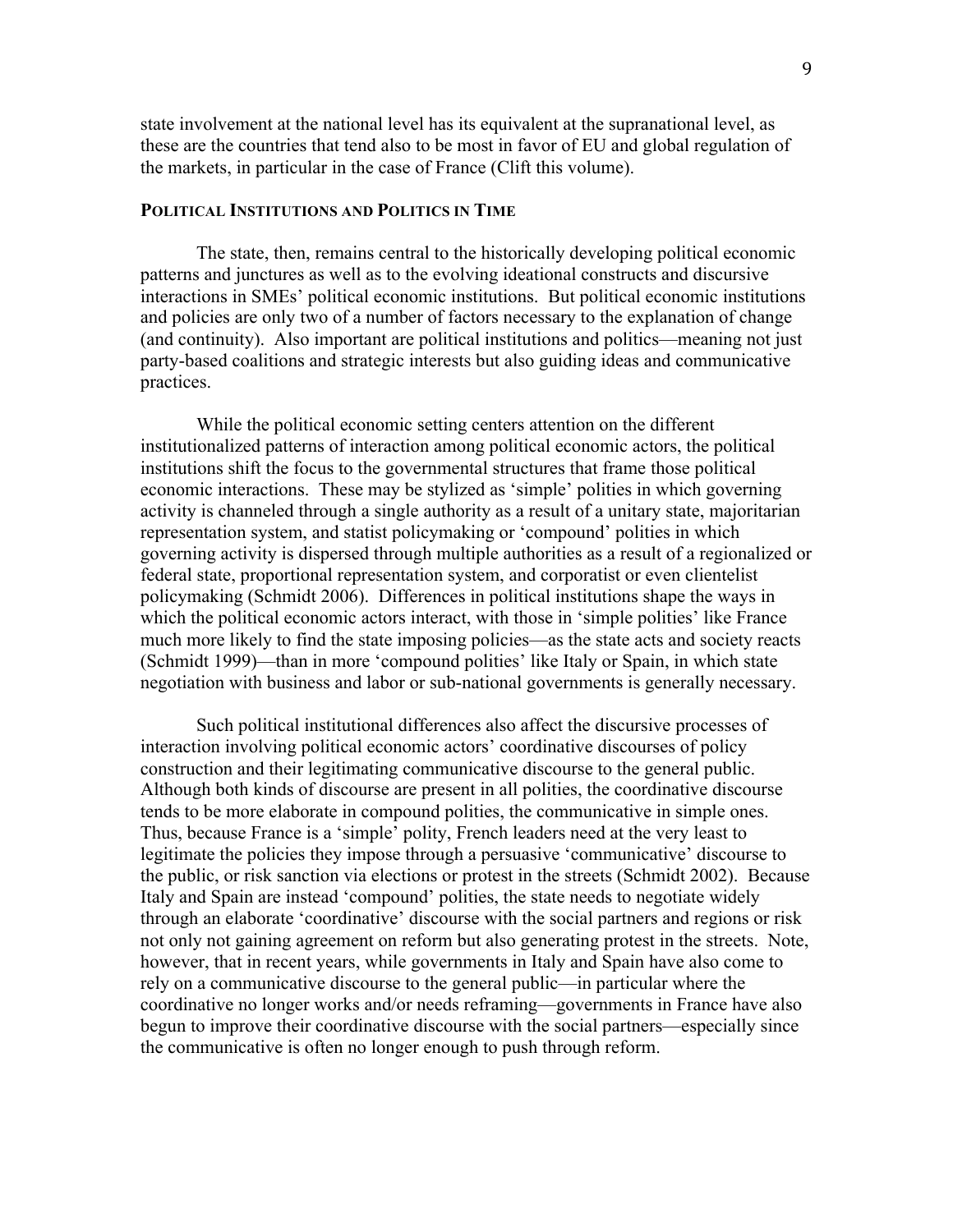Politics also matter. Here, we need to consider the politics surrounding policies and how governments politically succeeded (or not) in instituting policies that served to alter the postwar patterns. For France, the critical juncture came in 1983, with the Socialists' great U-turn in macroeconomic policy, which was followed by liberalization, privatization, and labor market decentralization. But regarding these policies, while the cognitive elements in the communicative discourse about the necessity of rising to the challenge of globalization were convincing, the normative arguments seeking to legitimize reform were not, and continued not to be, so much so that their absence has engendered a continuing political crisis for the country, as reflected in the constant turnover in governments (Amable and Palombarini 2010).

For Spain, the critical juncture came earlier, in the late 1970s and early 1980s, with the democratizing push associated with the end of the Franco era and the liberalizing reforms related to accession to the European Union, while incremental changes followed with regard to the liberalization of the financial markets, deregulation of business, and increasing flexibility of the labor markets. Here, the legitimizing discourse was largely successful, as it was set against the fascist past and in favor of promoting democracy and modernization. But it took a while to develop, and there were naturally significant differences between the conservative right, a more neo-liberal right, and the socialdemocratic left.

For Italy, the critical juncture only came in the early 1990s—although there was some incremental change before—with the collapse of the frozen postwar political system that followed the fall of the Berlin wall. The most significant and arguably only moment came with the country's herculean effort to join the EMU on time, which succeeded largely because of political leaders' ability to use the threat of not acceding to EMU to overcome the seemingly irreversible 'path dependence' of state paralysis, adversarial labor relations, and out-of-control welfare spending. Success came through a mix of coordinative discourse with the unions that went all the way down to the rank and file (Locke and Baccaro 1999) and communicative discourse to the general public focused on intergenerational justice with regard to welfare reform and questions of pride with regard to joining EMU in the first round, especially if Spain were to join (Radaelli 2002).

The European Union has played an important role in the policy domain as well, if only because the increasing competition related to economic Europeanization pushed all European member-states to modernize and adjust to globalization as well. Europeanization has also exerted increasingly strong pressures for policy reform, in particular since the 1990s, with the push toward further deregulation in a wide range of business sectors, with more strict enforcement of competition policy and limits on state aids, and with the liberalization of public service utilities and procurement. Differences between the three countries with regard to the EU are numerous: On leadership, Italy and Spain have mostly been followers while France has led the EU in reform, in particular in the early years until the 1990s and since 2008 in the EU response to the economic crisis. On regulatory compliance, Italy has consistently been a laggard with regard to following EU prescriptions and implementing directives, largely as a result of a lack of political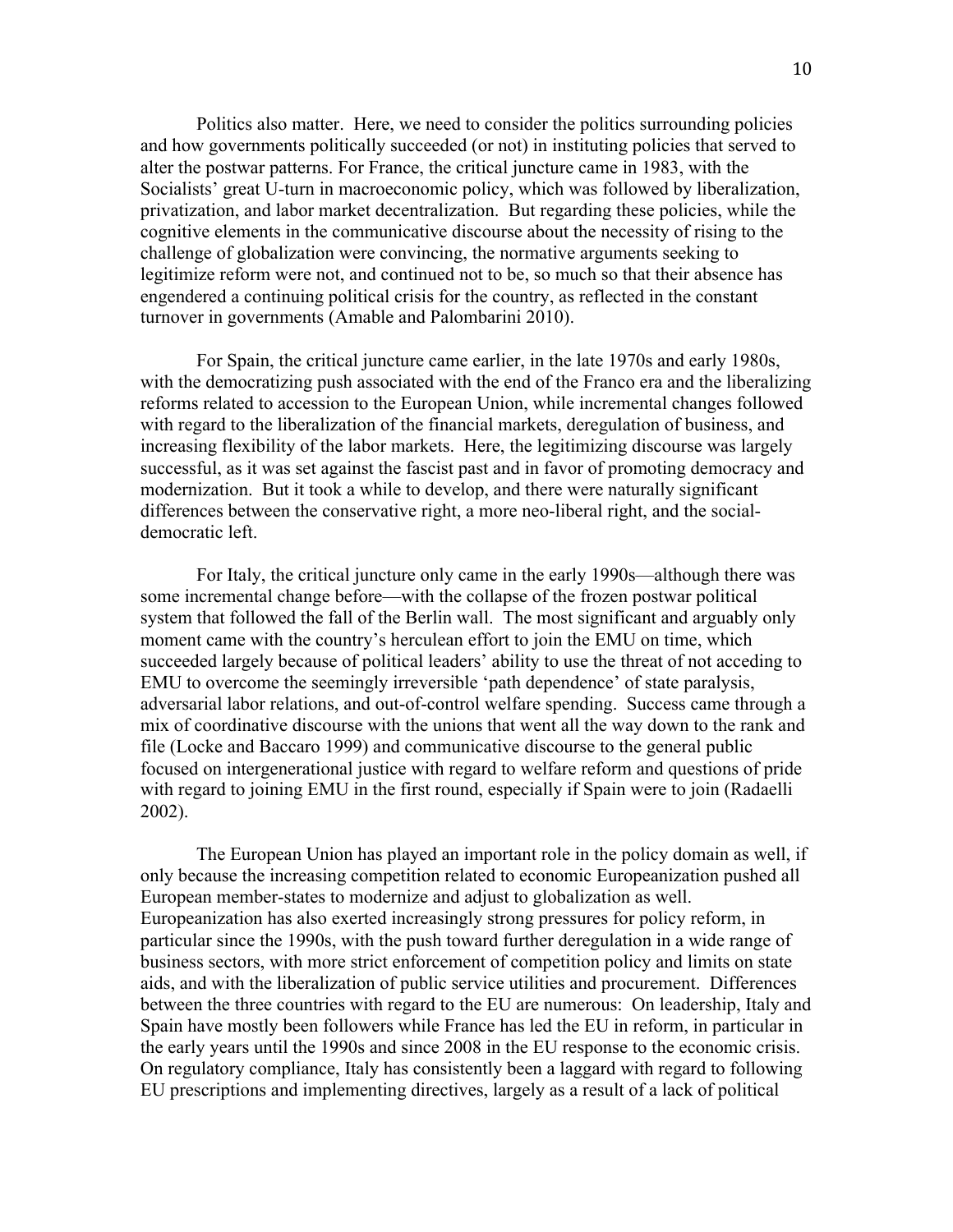and/or administrative capacity. Although France has not had a much better record, this has been more a question of political will, since when pressed it has the capacity to implement quickly and effectively (Schmidt 2006, Ch. 2; Falkner et al. 2005). Spain, by contrast, has a better record in many areas, with better administrative capacity than Italy and greater political will to implement than France. It tends to encounter problems mainly where domestic politics are at issue, in particular where the regions and/or the social partners have concerns (Falkner et al. 2005; Börzel 2002).

Levels of Europhilia also differ somewhat. Italy has had a consistently high level of enthusiasm for the EU until recently, with a strong communicative discourse about the EU and its benefits that helped it enter the EMU, as noted above. Although the French too maintained a high level of political support for the EU over time, if not quite as high as the Italians, political leaders since the mid 1990s have generally not engaged in much communicative discourse about the EU at all—other than blame-shifting on policies. The results of the French referendum on the Constitutional Treaty in 2005 are testimony to the problems with the lack of any such positive discourse, as well as to the public's concerns with the national impact of the EU's policies and institutions (Schmidt 2006, Ch. 4, 2007). Spain, it should be noted, is one of the few countries that also held a referendum on the Constitutional Treaty, with a 76% yes vote, but with an extremely low turnout of 42% of the electorate.

It is perhaps not surprising that, in response to a Eurobarometer survey in May 2010 at the very moment that the EU was taking action to try to resolve the sovereign debt crisis, the Spanish tended to be much more positive about the EU's ability to take effective action against the effects of the financial and economic crisis, at 33 percent, than just six months later, when they dropped 10 points, to the EU average of 23 percent. Italians scored as positively on the EU's ability in May, but dropped much less, only 4 points by November 2010, to 29 percent, while the French remained steady and low, at 22 percent (Eurobarometer eb73 2010, eb74 2011). Notably, in November 2010 a majority of Spaniards (58%) rated the EU's as ineffective in combating the crisis, as did a smaller majority of French (51%), by contrast with a majority of Italians who rated the EU as effective in combating the crisis (Eurobarometer eb74 2011)—arguably because they had not been as severely attacked by the markets for their sovereign debt, by contrast with Spain and despite predictions to the contrary. With regard to the impact of the crisis on poverty, however, all three countries' populations felt that it was increasing in the areas where they live, with 83% in France (despite the fact that it has been least hard hit), 75% in Italy, and 69% in Spain against an EU-27 average of 60% and the UK at 36%- suggesting for the latter that the crisis simply hadn't registered as yet, and credit was still flowing (Eurobarometer flash eb289, wave 4, 2010)

## **ECONOMIC PROFILES AT THE TIME OF THE CRISIS**

All three countries were hit by the crisis, but France largely sailed through by comparison with the other two across a wide range of economic indicators (see Table 1). Italy came into the crisis in worse shape on most of its economic fundamentals than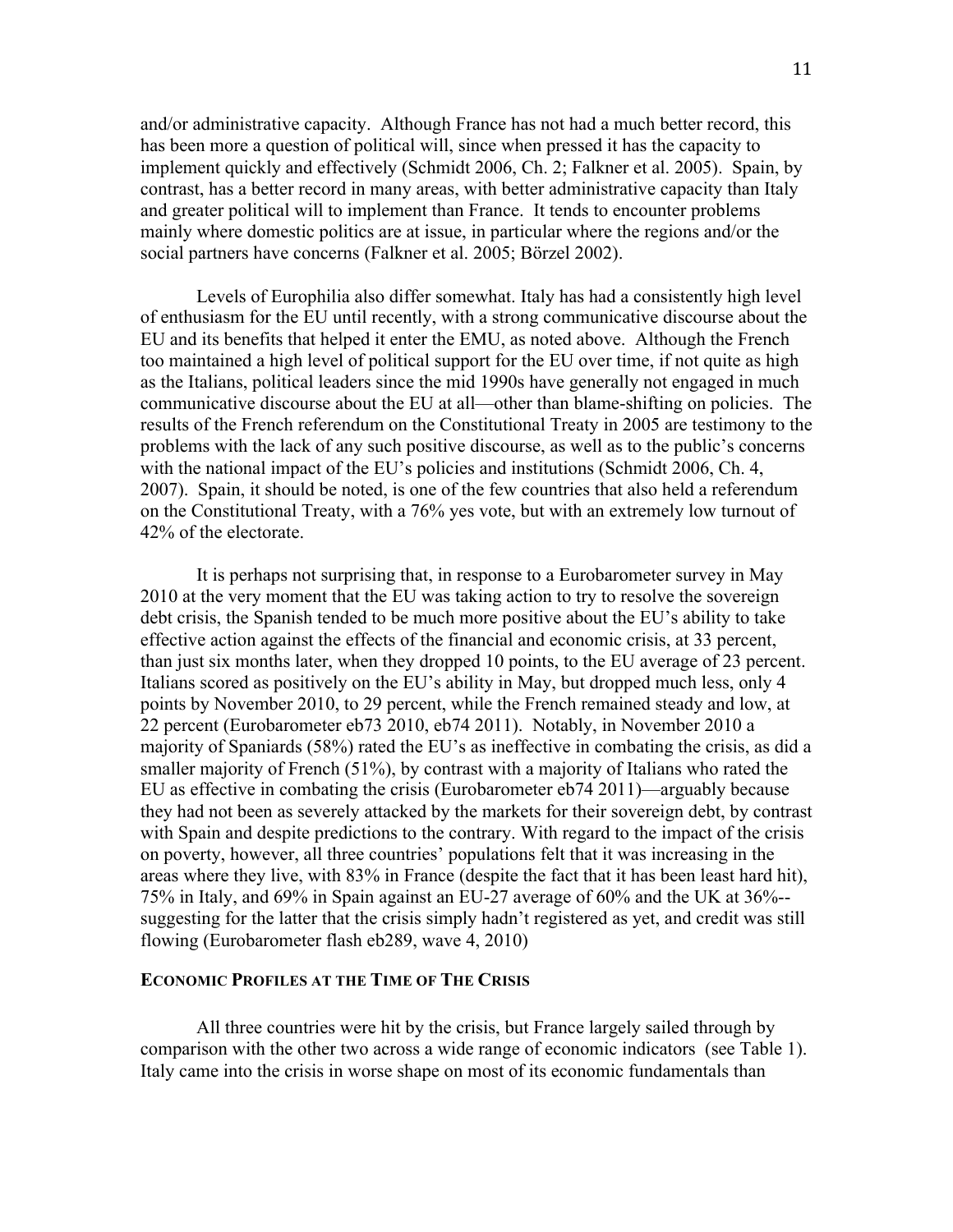## [Table 1 about here]

Once the economic crisis hit, Italy experienced the most dramatic drop in economic growth, France the least, and appreciably less than the European Union's average. Moreover, while Italy's debt was out of sight, making it second only to that of Greece in 2009, France's was respectable at slightly higher than the Eurozone's average, while Spain's was the lowest. Spain's problem was its deficit, at a dangerous high, by contrast with Italy's comparatively modest level, and France's marginally higher one (see Table 1). On the positive side for Italy, in contrast, have been the levels of business and household indebtedness and the leverage of the banking system, which continue to be lower than in other European countries—e.g., household debt was 57 percent of disposable income in 2008, compared to an EU average of 93 percent, while a high percentage of government bonds are held by Italians. The liquidity ratio of Italian banks was not worrisome either. All of this helps explain why at the inception of the financial crisis Italy was not in the kind of trouble of some of the Central and Eastern European countries, other PIIGS like Ireland and Spain, or the UK. And in 2010, it also explains why, despite its high level of public debt, it was not threatened in the sovereign debt crisis in the way in which Spain was as a result of its high deficit and slowing economy.

On almost all measures related to competitiveness, moreover, France has notably been in the best shape, while Spain does marginally better than Italy. This includes relative unit labor costs in manufacturing, in which France's were highly competitive by contrast with those of both Italy and Spain (see Table 1). On foreign direct investment, moreover, both inward and outward, France has done significantly better in volume and upward trajectory over time, while Spain has had a higher volume and better trajectory on outflows since 2006 than Italy (see Figures 1 and 2).

## [Figures 1 and 2 about here]

In addition, on a number of indexes ranking business competitiveness, France was way ahead of both Italy and Spain, while Spain was ahead of Italy (see Table 1). On the ease of doing business, for example, while France was not so good at number 31, by contrast with the UK's ranking of 5 and Germany's ranking of 25, but this was still a lot better than Spain's 62, let alone Italy's 78, which was a least better than Greece's 109 (World Bank 'Doing Business' 2010). On corruption perception, France, at 6.9 out of 10 (with 10 the best score), came below the UK's 7.7 out of 10, but it was still marginally ahead of Spain, at 6.1, and again both were way ahead of Italy, down at 4.3, which was again ahead of Greece's 3.8 (Transparency International Corruption Perceptions Index 2009). On competitiveness, finally, France was 25 to Denmark's 5 and the UK's 21 (where 1 is the top score), while Spain came in at 39 while Italy at 50 was only just above Greece's 52 (World Competitiveness Yearbook 2009).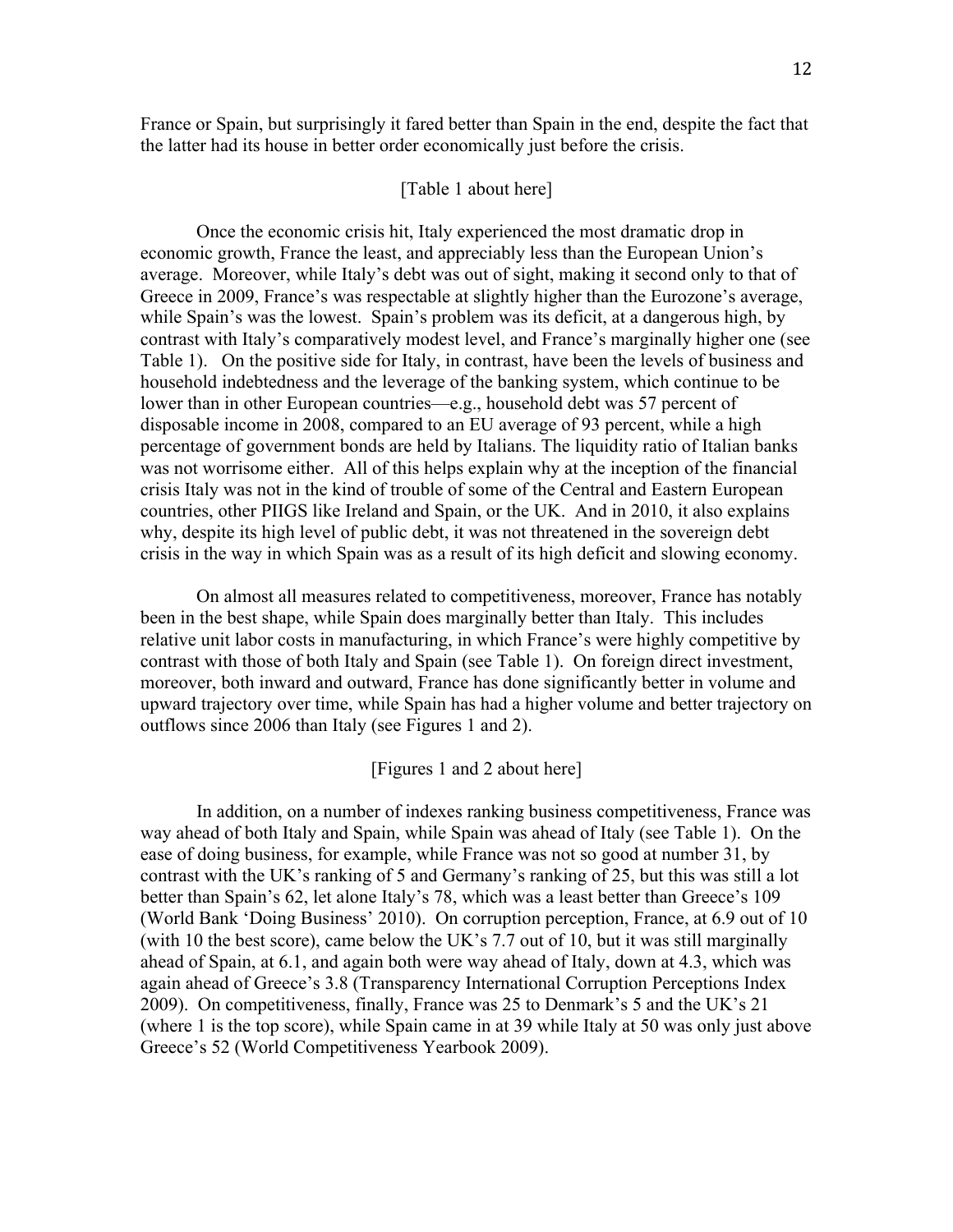On the labor side, moreover, workers were in much worse shape in Italy and Spain than in France in terms of growth in their real wages over time—and France was itself not very good—making the effects of the crisis even worse for workers in the two other countries (see Figure 3). Whereas in France growth in real wages was flat, at around 1 percent on average from 1986 on, Italy's was close to double that between the mid 1970s and 1990, but then dropped to negative growth in the early 1990s, to 0 growth through the rest of the decade, and then up by only a quarter of a percentage point in the 2000s. The story was similar in Spain, although here the drop in wage growth began in the second half of the 1990s.

The most important cause for concern for all three countries, however, is in the labor market. Unemployment has been the most serious problem, although not as serious for Italy or even for France as it was for Spain, which hit a fourteen year high of 21.3% at the end of March 2011 (see Table 1). Confirming this reality is a September 2010 Eurobarometer study that found that whereas in Spain three quarters (75%) of respondents knew someone who was neither related nor a colleague who had lost a job and a quarter (24%) of respondents had either themselves or their partner lost a job, fewer than half of Italians (40%) knew someone who had lost a job and less than a tenth (8%) had had that experience themselves, while only slightly above a quarter (27%) of French knew someone who had lost a job and only slightly over a twentieth (6%) had themselves had the experience, by contrast with an EU-27 average of 40% and 11% respectively (Eurobarometer special eb741, 2010)

Spain's unemployment problems are aggravated by its high rate of temporary work (albeit down over 8 points from a high of 33% due to the destruction of 1.44 million temporary jobs since fall 2007—Bentolila et al. 2010), which is way above the French and Italian rates (see Table 1). Youth unemployment is even worse, with Spain again way beyond the other two countries, while Italy is the worst on female employment, at more than 13 points below the Lisbon target, and even farther behind France (see Table 1). The differences between the three countries in terms of social cohesion can also be seen in the indicators on levels of inequality and generosity of social transfers. The ratio of inequality of income distribution in 2009 in France was significantly lower than in Italy and Spain. Moreover, the at-risk-of-poverty rate *after* social transfers in Italy and Spain were a good deal higher than in France (see Table 1).

Considered together, these figures alone tell us a lot about the differences among these SMEs. While France can be seen to have 'embedded liberalism,' with strong state regulation that seeks to promote equality along with markets that work efficiently, Italy and Spain have 'embedded illiberalism' in which strong state regulation undermines both market efficiency and equality, by hindering market performance in favor of powerful social groups (Blyth and Hopkin 2011).

When the economic crisis hit, then, all three countries faced significant challenges. But the problems of Italy and Spain were a lot more serious than those of France, and therefore their need for reform. This was clear also in public opinion. In May 2010, 91 percent of Spaniards agreed that their country needed more reforms to face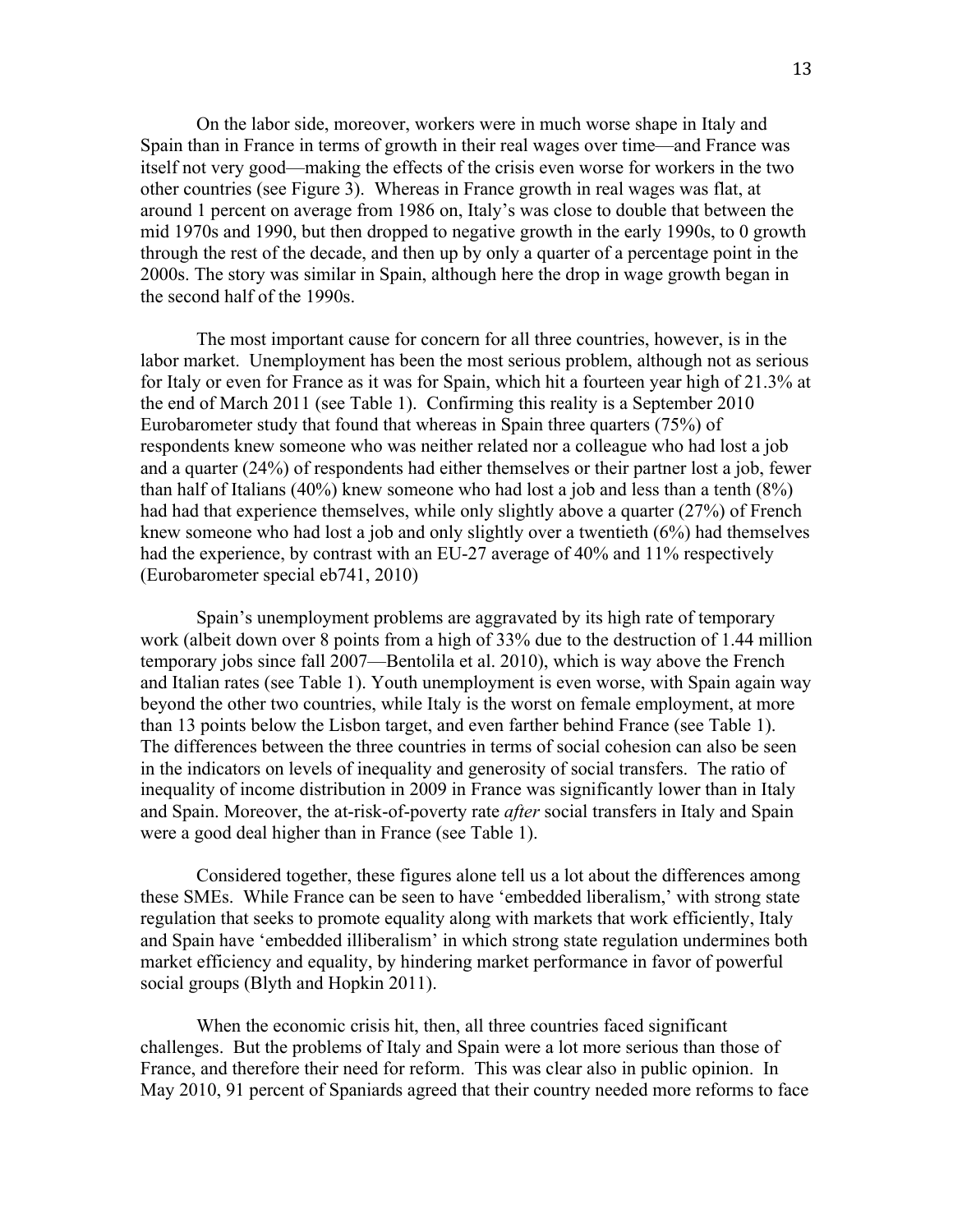the future as opposed to 78 percent of Italians and only 58 percent of French, rather accurately reflecting the depth of the Spanish crisis as opposed to the still serious Italian and minimal French crisis (Eurobarometer eb73 2010). By September, however, the Italians had shot up to 90 percent in agreement that their country needed more reforms to improve performance, just behind 92 percent of the Spanish, but the same 58 percent of the French (Eurobarometer Flash eb36 2010).

As for action, by the end of May 2010, the governments of all three countries had agreed, however reluctantly, to follow the German and EU lead in imposing major budgetary austerity, which was to be particularly bad in Italy and absolutely draconian in Spain, thereby further reducing their margins of maneuver with regard to addressing problems of inequality, social exclusion, and unemployment. Public response to the reforms suggests that citizens were for the most part not happy with them. Interestingly, however, the Italians on average saw themselves as more positively affected by the reforms than the Spaniards, and the Spaniards more than the French, who saw themselves as much more negatively affected than the Spaniards, let alone the Italians. (see Table 2). These differences may, of course, have less to do with the actual reforms than negative views of government leadership, in particular in France but also in Spain, or positive views when any reform occurs, arguably the case in Italy, where there had been so few real reforms for over a decade that any reform at all was seen as an improvement.

[Table 2 about here]

## **THE CRISIS IN FRANCE, ITALY, AND SPAIN: THE GOOD, THE BAD, AND THE UGLY**

France, Italy, and Spain were all differentially affected by the crisis, largely due not only to their economic fundamentals going into the crisis but market perceptions of their capacity to cope with the crisis as they went along. All three countries responded quickly to the call for stimulus packages but then all did relatively little in the way of structural reforms until the 2010 sovereign debt crisis hit, at which point each instituted austerity packages. France, all in all, had a pretty good crisis, Italy had a pretty bad crisis, and Spain's was downright ugly.

#### *France 2008-2010:* **A Pretty Good Crisis**

France could be said to have had a pretty good crisis. Not only were the economic repercussions not as dire as those of Italy, let alone Spain, but French policy responses were also swift and largely effective, with France's reasonably generous welfare state acting as an 'automatic stabilizer' to cushion the impact of the crisis. France also exercised real leadership in European and global forums. In response to the financial market meltdown in 2008, French President Sarkozy, as President of the EU, pushed for strong state intervention and international as well as European coordination. In response to the sovereign debt crisis in the first half of 2010, he was most active among European leaders in arguing for a bail-out for Greece and was himself largely responsible for overcoming Chancellor Merkel's opposition to the Greek bail-out as well as to the  $\epsilon$ 750 billion loan guarantee mechanism, the European Financial Stability Facility (EFSF), designed to shore up other vulnerable member-states in danger of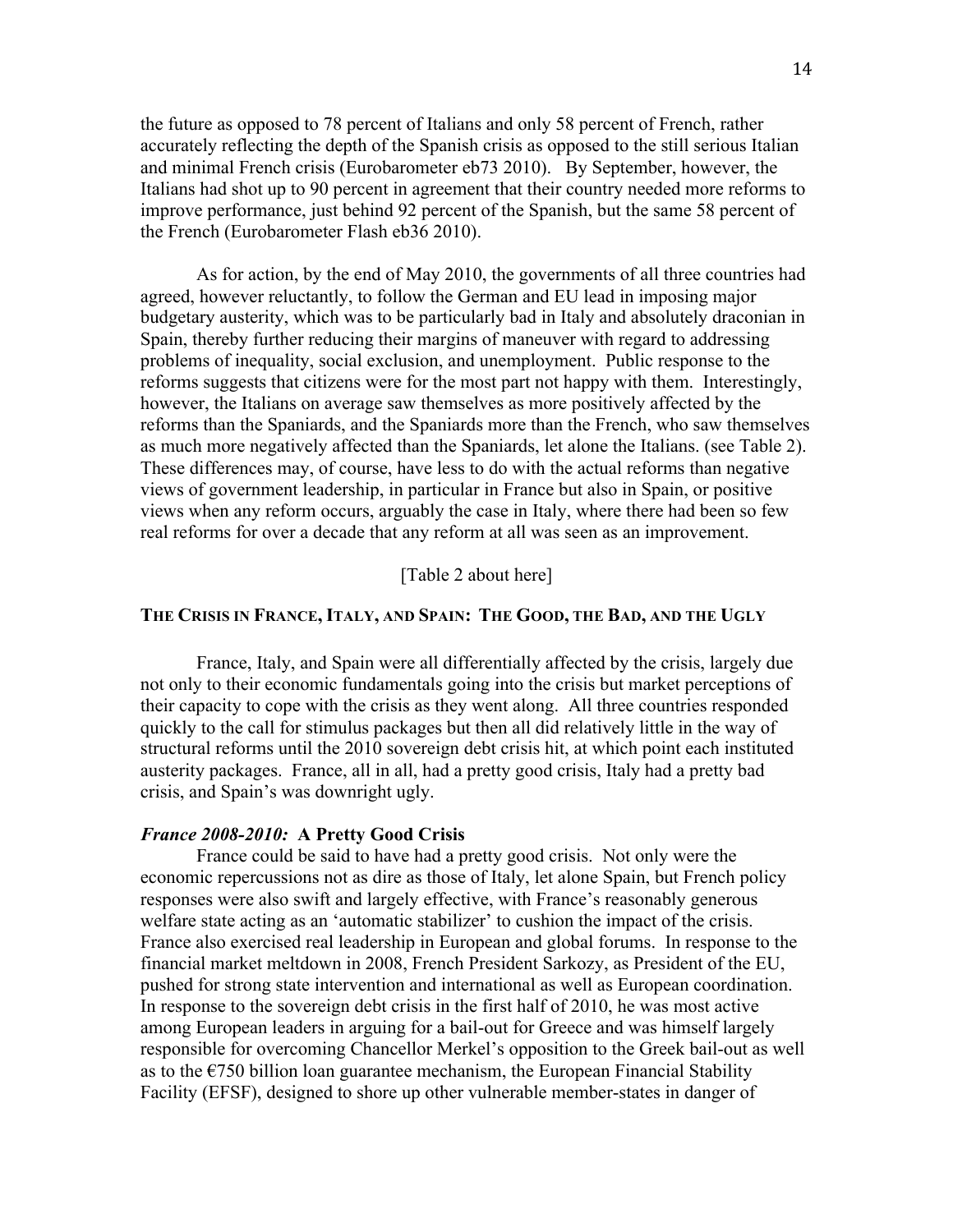contagion. But Sarkozy was unable to maintain his neo-Keynesian resistance to imposing budgetary austerity across Europe, and failed at that time in his push for 'economic governance' by the eurozone countries. At least partial success soon came with regard to economic governance, however, since by fall 2010 the Eurozone had agreed to a 'European semester' for the vetting of national budgets along with other measures to police one another's finances, and not just those needing a loan bail-out (see Schmidt 2010).

Sarkozy's activism is all the more interesting for our purposes in that he had won election in 2007 on a campaign platform as close to market liberalism—or the "Anglo-Saxon model" of capitalism—as imaginable for a French presidential candidate. But once the crisis hit he changed his discourse entirely, becoming the champion of renewed 'state capitalism' through calls for greater interventionism at the national level and his push for coordinated state regulation of the market at the international. In the end, he produced neither the extreme market liberalism of his campaign promises nor the oldfashioned state *dirigisme* of his initial crisis discourse, although he did produce both liberalizing reforms and statist actions.

With regard to neo-liberalism, he neither held to the pure market ideology of a Margaret Thatcher, to whom he was initially compared by the British press, nor to her intransigence, given his willingness to negotiate deals, and the fact that those deals often undercut the substance of his pledged labor and social policy reforms. This said, Sarkozy did manage to institute a number of liberalizing reforms in the social arena, although this came at great political cost to him, without necessarily much in the way of cost savings for the economy. Most notable was pension reform, debated and passed in fall 2010. The bill, which raised the minimum retirement age form 60 to 62 and from 65 to 67 for a full pension, was greeted by 'days of protest' that brought millions into the streets for mass demonstrations and strikes—including at oil refineries, which closed down 25% of gas stations in October. But although passage of the law in November was a major victory for Sarkozy, demonstrating the ineffectiveness of France's labor unions, it did nothing for his political support. Nor did it do wonders for the economy, since the reform itself is little more than a stop-gap measure—without a new pension reform bill in 2018, France will face a deficit of 100 billion euros by 2050. Moreover, a number of other policies meant to reform the labor markets were dropped, such as the proposal to create a 'single labor contract' to fix the insider/outsider problem, while his pledge to put public finances in order through cuts in public expenditure and debt could not be met. The big fiscal stimulus in 2008 on top of the tax reforms, such as creating the *bouclier fiscale* (fiscal shield) to cap at 50% the maximum tax payable by any individual (itself eliminated in 2011), also did nothing but increase the deficit.

As for his *dirigisme*, Sarkozy was no de Gaulle, nor even a pre-1983 Mitterrand. Even though his denunciations of free-market capitalism were a U-turn in terms of discourse, they did not result in sustained *dirigiste* policies. This is not because his discourse was mere rhetoric. It is because he was constrained in his policy initiatives, first and foremost, by the absence of state capacity to lead, given the elimination of the policy instruments of the past—e.g., macroeconomic instruments like its own currency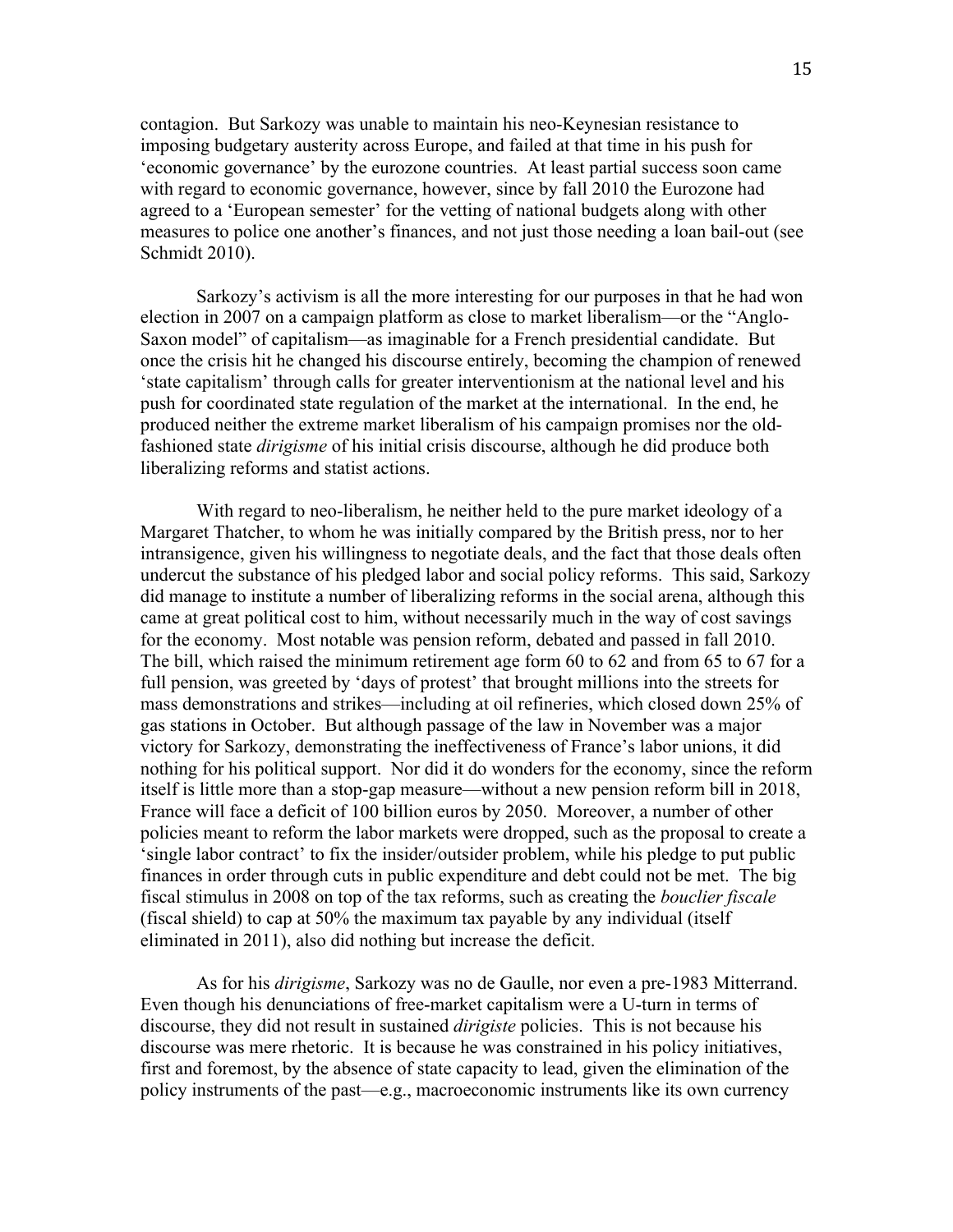and microeconomic ones like coordinated planning and industrial policy—as well as the lack of money to fund any serious industrial policy, given how much was being spent on the 'social anesthesia' welfare state (see discussion in Levy 2011). A second reason was that the EU was very watchful, and objected to any French policy that smacked of 'economic nationalism' or looked to undermine the 'level playing field' of the internal market—as when Sarkozy threatened to prevent the sale in France of Peugeot cars made in the Czech Republic in early 2009 or urged Renault to repatriate its operations to France. A third reason has to do with the fact that government not only lacked the capacity on its own to lead business but also the ability to impose on it, as was clear in the banking and automotive sectors (see Clift, this volume). Nonetheless, Sarkozy did engage in a number of statist actions, in particular with neo-Keynesian demand management and fiscal stimulus early on in the crisis as well as with a number of targeted interventions in the economy, such as ones to promote mergers among national companies and to halt foreign takeovers.

Sarkozy's quick response to the crisis enabled France to avoid the bankruptcies of the UK, the collapse of entire economic sectors as in Spain, and the dithering of the Germans. As of October 2008, he produced a 360 billion euro package in bank debt guarantees and capital injections for French banks and in February 2009 announced a further 26 billion euro stimulus package to protect the construction and automobile sectors, along with tax credits for the poorest families and 8 billion euros for spending on infrastructure. To deal with the deficit, moreover, his government passed a number of stimulus measures, including a clunker buy-back scheme, tax relief for small companies taking on new employees, tax credits for public-private partnerships, tax reductions for lower incomes and various investment credit schemes, amounting to over 1% of GDP. As for those most hard hit by the crisis, the government introduced a new welfare scheme, the *Revenu de Solidarité Active* (RSA), which provided the most disadvantaged with monthly payments of between  $\epsilon$ 500 and  $\epsilon$ 1000. All of these measures together produced the desired effects on the economy, with a rise in household consumption as well as a large increase in new car sales by the end of 2009, although it did little for unemployment, which increased from 7% to closer to 10% by mid 2010.

Sarkozy had also promised to 'protect the French people *in* globalization,' insisting that the EU needed to protect Europeans and act against the '*delocalisation'* or offshoring, of jobs. This is a theme that resonated with the French, who are also afraid of 'insourcing,' at least when it came to the infamous—and non-existent—'Polish plumber,' whose invocation just prior to the 2005 referendum on the Constitutional Treaty helped doom it to failure (Schmidt 2007). A recent Eurobarometer poll (eb73 2010) suggests that the French have not changed their views on globalization, since only 29 percent of French felt that the EU protected them against the negative effects of globalization, as opposed to a whopping 50 percent of Italians, and 42 percent of Spaniards, on a par with the EU-27 average. But although much of Sarkozy's activism was focused on reassuring the French that he can and will protect them, they are not convinced.

Sarkozy himself is at the very bottom in popularity, in 2011 at the lowest for any President of the Fifth Republic (at 30%), having started his presidency on a high in his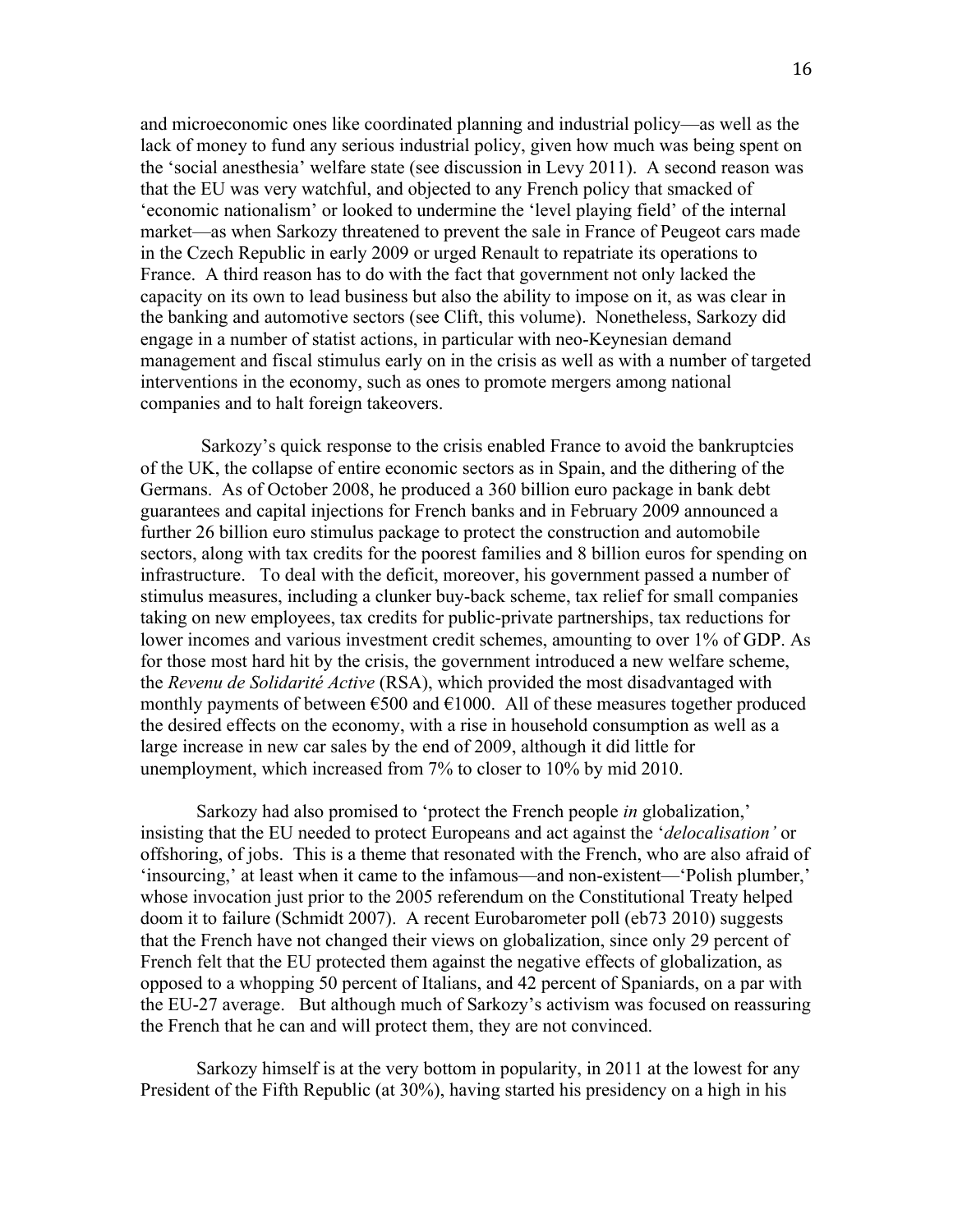early months in office (67% in summer 2007) to very low a year later (36% in May 2008). But even though the public is less and less pleased with the government's performance, the Socialists offer little alternative—in particular since Dominique Strauss-Kahn had to drop out of the presidential race and his job at the IMF because of his indictment in the US for attempted rape. Most worrisome is the rise of the extreme right under the seemingly more moderate daughter of the founder, Marine Le Pen, who has managed to hit many of the issues of concern to workers toward the bottom of the ladder, such as unemployment, immigration, and the EU.

## *Italy: A Pretty Bad Crisis*

Not surprisingly, no praise of the kind heaped on Sarkozy for his leadership in the crisis was forthcoming for Italy or its leaders. Not only did Berlusconi seemingly spend his time mainly with seventeen year olds, at their birthday parties or in their beds, while Sarkozy exercised leadership in the EU, but the Italian economy also contracted a lot more than the French, and the government did a lot less to try to counteract this in its stimulus package. This said, Italy was not in as dire straits as many other European countries in 2008, including Spain, because it did not suffer from a housing bubble. Its high public debt, however, was a time-bomb that endangered it increasingly during the sovereign debt crisis of 2010.

The Italian government's discourse in response to the international crisis oscillated between saying on the one hand that little needed to be done, with optimistic appeal to the inherent virtues of the economic system, and repeated calls to austerity and sacrifices on the other. Berlusconi's communicative discourse shifted between "It's a dramatic crisis" (*Il Corriere*, 23/11/2008) and "We will get out earlier from the crisis; we have a strong banking system, our banks have not been involved in toxic securities, Italian families are high savers and each Italian who loses his job gets a 70% compensation …" (*La Stampa*, 23/02/2009). But while the talk was reasonably positive, the action was not: the structural problems and inefficiencies inherited from the past were not tackled at all between 2008 and 2010. Moreover, what few measures that were taken were done with no coordinative discourse with the social partners—unlike in the 1990s—nor with the Parliament because of the "command and control" decision making style of the Premier on the one side, and the rigid European budgetary constraints on the other.

Soon after the elections, in 2008, Berlusconi did fulfill some of his electoral promises, such as abolishing the municipal tax on the first property (ICI), reducing taxes on overtime work, introducing a 'social card' for poor citizens; passing a reform of the public sector in an effort to spur competitiveness and control performance; and introducing a larger fiscal burden for rich companies, like banks, energy and oil companies. These measures were part of Berlusconi's plan to communicate to the public a new image of the government as an "active and tireless player" (as opposed to the inertia of the left) and as defender of "national interests," in tune with the values of the right-wing components of his coalition. An emblematic example of this was the state rescue of Alitalia, by blocking the takeover by Air France and then facilitating Alitalia's takeover by a group of Italian private companies led by the bank Intesa San Paolo, at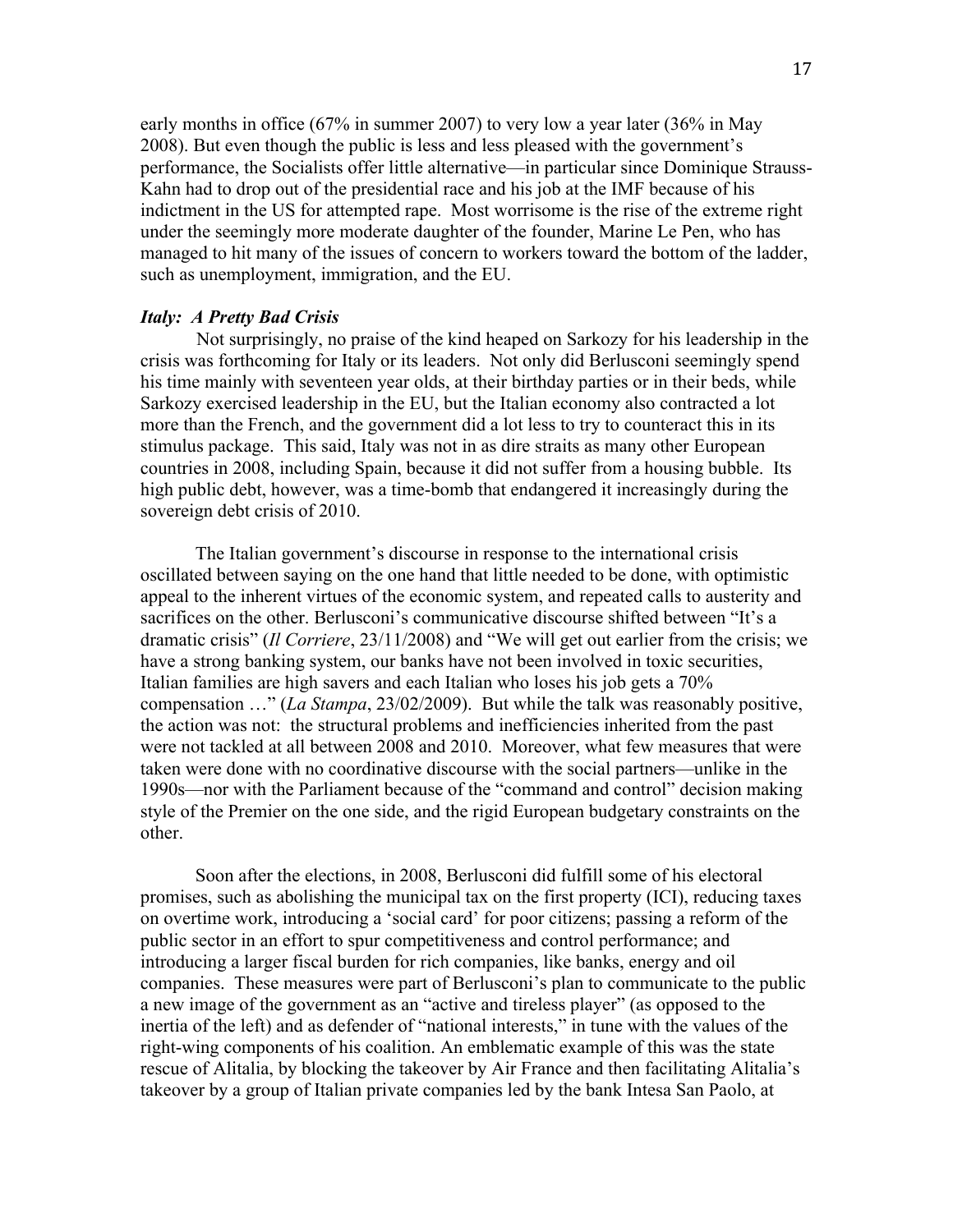immense cost to the state (300 billion Euros plus the financing of unemployment benefits), with uncertain results, since it is unclear whether the new company will be able to compete internationally.

Other measures undertaken to shore up the banks involved the emission of secure bonds (the "Tremonti bonds"), government entry into the capital of some banks, and the assurance of emergency liquidity assistance by means of the Bank of Italy. As for the welfare state, in 2008 some special social shock absorbers (*ammortizzatori sociali in deroga*) were introduced. Moreover, regional governments were granted the power to "complement" state intervention with their own social shock absorbers "in departure" from national legislation (Curzio 2009; Jessoula and Alti 2010). These subsidies were focused in particular on small firms, especially in the regions of the Third Italy, which were hurting as a result of the crisis and global downturn, many of which have closed as a result of it—with 9,255 in 2009, 23% more than in 2008 (Cerved—*Le Monde* March 9, 2010).

Only in 2010 as the Greek crisis unfolded did Berlusconi move beyond his domestic focus and attempt to be more present on the international stage. This may be explained in part from the fact that his popularity, traditionally quite high, had diminished from to 57% to the historical minimum of 39% by Spring 2010 (CIRCAP 2010). This is when his pronouncements on the crisis multiplied in all the media, especially by emphasizing the robustness of the household and private sector, such as: "By putting together the public and private debt, we are the richest country in Europe, slightly above Germany…" (*Corriere*, May 2001). At the end of May 2010, after the historic resolutions of May the 9<sup>th</sup> on the Greek crisis, when EU Commission President Barroso came to Italy, Berlusconi switched discourse, now speaking of the "syntony of ideas and values" with the President of the Commission, and on the shared belief that European countries had lived up to then beyond their means and thus needed to be profoundly reformed financially.

For all this, however, Berlusconi had only reluctantly agreed to the turn to austerity designed by the Minister of the Economy Tremonti. The anti-crisis legislation included a special "fiscal shield" to encourage the return of financial capitals illegally kept abroad (providing to pay a flat rate tax of 5%) which was to be used to finance special measures against the effects of the crisis. In addition, 24,9 billion Euros of cuts were to be obtained in 2010 by draconian reductions in government transfers to subnational governments; stricter rules on eligibility for invalidity pensions; the increase of pensionable age for women in the public sector; the abolition for 3 years of the automatic wage increase for all public employees' and a job freeze; a wage reduction for top public managers and magistrates; the reduction of benefits and reimburses for ministers, top politicians and political parties; stricter controls on pharmaceutical expenses on behalf of the regions; a special tax for tourists staying in Rome and the extension of toll motorways; and more.

Although these measures were greeted by a series of strikes while local governments sought to negotiate revisions, the government ignored them and pushed the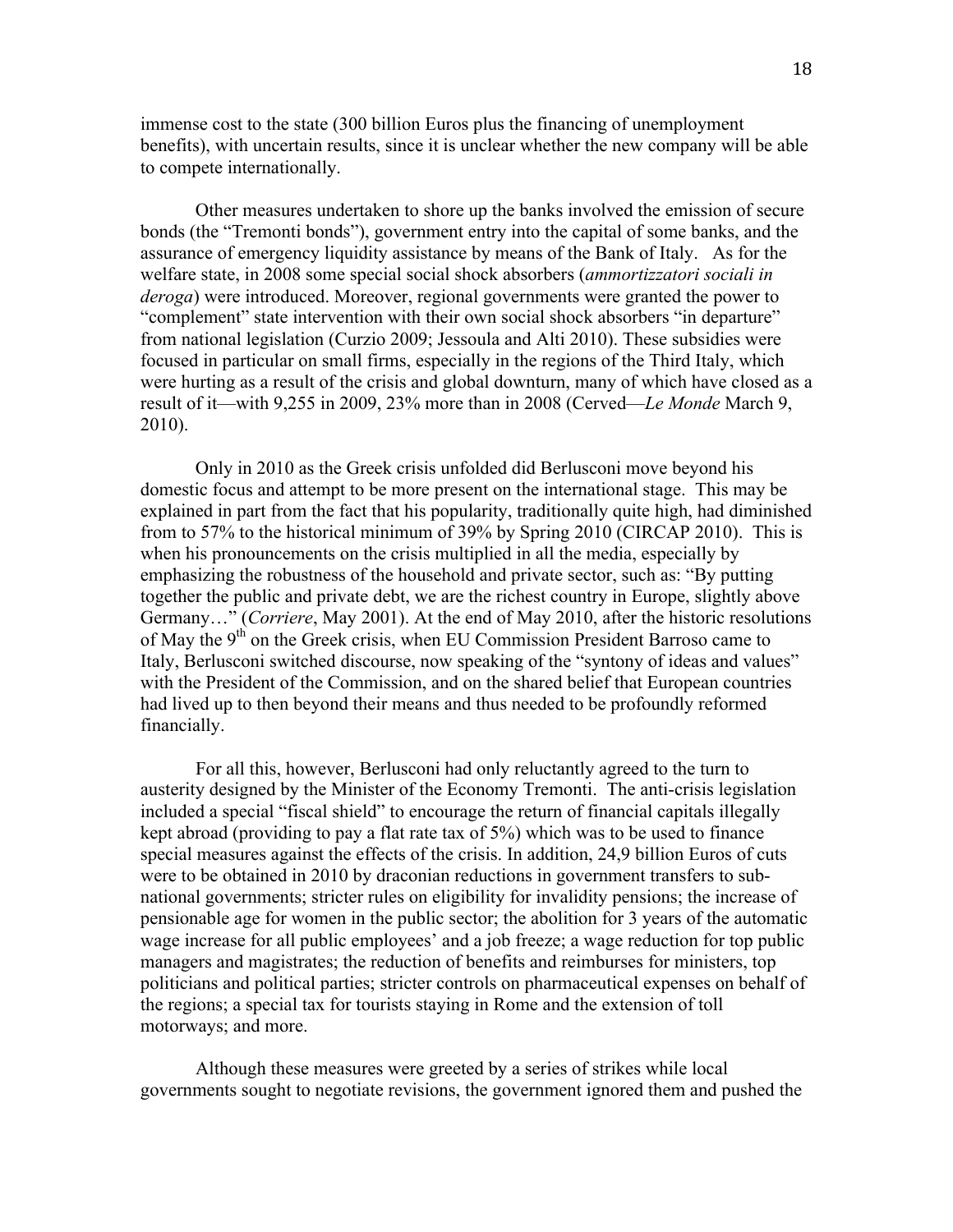measures through again via a double call for the vote of confidence. But however unpopular the government may have become—in particular in light of the *bunga-bunga* scandal (parties in which Berlusconi and his guests cavorted with young women, one of whom was 17)—the opposition seemed to provide no alternative, at least up until the recent local election, when the left took Milan and held Naples in what was generally seen as a referendum on Berlusconi himself. The center-left's main party, the Democratic Party, is internally fragmented and unable to reorganize around a clear political identity, and the unions are divided. Moreover, the center right itself is increasingly divided, although attempts to reform or to bring the coalition down—mainly by President of the National Assembly Fini—have not succeeded. Italy, as a result, is likely to continue to muddle through with incremental strategies, now molded by a new austerity ideational paradigm imported from the EU, and without any clear strategies to reverse the downward trend in economic growth and competitiveness.

## *Spain: A Pretty Ugly Crisis*

If France's crisis was pretty good and Italy's pretty bad, then the only label we could attach to Spain's crisis is ugly. This is a country that seemed to be doing everything right just before the crisis hit, with its economic fundamentals in great shape—low debt, low deficit, a comparatively high growth rate, and a government surplus. The very sources of economic growth, however, turned out to be the causes of precipitous decline once the financial market crisis hit. Spain, like Italy, suffered from a lack of competitiveness aggravated, in its case, by the fact that it was much more of a draw for foreign investment. This encouraged wages to grow much faster than actual productivity, and a massive decline once foreign capital pulled out in the wake of the crisis. Moreover, much of private sector investment went not into areas that would have made the economy more productive but rather into housing. Spain experienced a massive construction boom and housing bubble fueled by easy credit that burst with the global crisis. The real pain, however, was to come in 2010, once contagion from the sovereign debt crisis in Greece spread to all the PIIGs, and in particular to Spain, forcing very painful austerity measures.

At the onset of the economic crisis, aside from the usual stimulus package and bank bailout fund, the Spanish government did very little—other than to extend unemployment benefits—and had little sense of how bad things would get two years down the road. Spain, like Italy, had a high level of household savings and comparatively low levels of household debts. Moreover, it did not have the kind of exposure to the toxic US subprime market of some French banks, due to the Bank of Spain's prudent supervision, which had also ensured that as of May 2010 it had yet to spend any of the money set aside for bank bailouts. The result was complacency in the face of toxic domestic paper, in particular that held by the smaller savings banks, the *cajas de ahorros,* the forty-five lenders that account for about half of the Spanish financial system. These are the banks that were highly vulnerable to the crash in the real estate market, in particular as the bad loans and defaults on mortgages rolled in in the wake of increasing unemployment, as it climbed to over 20 percent (Royo 2011). Moreover, Spain was much more in jeopardy in the bond market than Italy because foreign investors held a much higher percentage of its bonds. All of this came to a head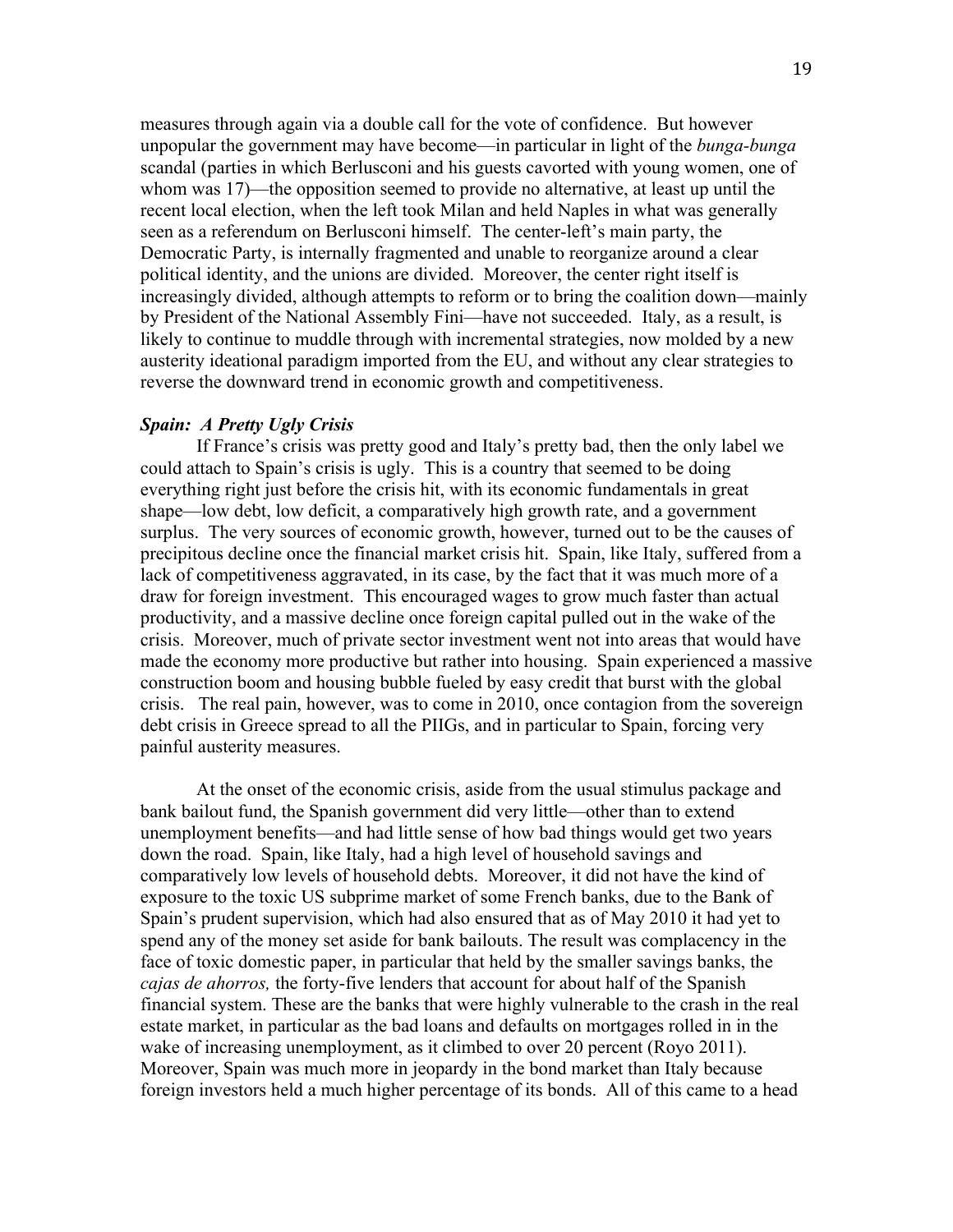in 2010, once the Greek-related sovereign debt crisis hit, as Spain became the next target of the markets, which were concerned about the weakness of Spain's banking sector and its excessively high deficit.

By mid July 2010, however, the market pressures seemed to have eased, when Spain's auction of 15-year bonds yielded a relatively favorable rate of 5.1 %. The markets appeared to have been calmed by austerity measures introduced by the Zapatero government that included a 5% pay cut for the civil service and a pledge to cut public spending down to 6 % of GDP in 2011 from a 2010 high of over 11% and down to 3% by 2013--a freezing of pensions as well as a plan to raise the retirement age from 65 to 67. His plan to restructure the *cajas*, by reducing them by at least a third, and efforts to reform the labor markets, also seem to have brought back some confidence. The fact that five of the seven banks that failed the stress test in August 2010 were *cajas* did not cause Spain problems, since this had been expected. And the drive to recapitalize the banks with 16 billion euros in state loans was deemed sufficient. The ongoing problem for Spain has been that every time another country needs to get a loan bail-out, the cost of its own refinancing needs through the financial markets goes up, along with worries about its ability to withstand the onslaught.

All this has been very difficult for the Zapatero government. Zapatero's government is very weak, having been reelected without an absolute majority, and because Zapatero himself has become very unpopular. Moreover, having been first elected in 2004 on a pledge to reform the country by making it more socially democratic, and having passed a whole range of expansionary social welfare measures, the government then found itself having to institute austerity measures with cuts across the board. Pushed in mid May 2010 by the IMF, the EU Commission, and even President Obama to take 'resolute action' to avoid a meltdown that could have jeopardized the eurozone in a way that a Greek default could not, since Spain really was 'too big to fail,' Zapatero finally did go for a vote on a radical austerity budget, which he won by only one vote. In the process, he was criticized on all sides—former allies as well as the right wing opposition—for confused handing of the economy. And this continued through 2011, as he instituted even more austerity measures in response to pressures from the markets and fellow EU member-states. Moreover, he has been very much between a rock and a hard place, since he needs to balance the need for austerity with the need to use public spending to promote economic growth—which helps explain his decision in 2010 to restore 500 million euros in abandoned state infrastructure spending. Politically, the opposition has been making the most out of this. But whether they could do better if or, rather, when they win the next election is open to question. As it is, public disenchantment has grown tremendously, so much so that by late spring 2011 a day in, day out sit-in movement by the young unemployed had started in the main squares of Spanish cities that shows no signs of abating.

#### **CONCLUSION**

The state-influenced market economies of France, Italy, and Spain, in conclusion, have all suffered from the crisis, but at varying levels of discomfort. France had a pretty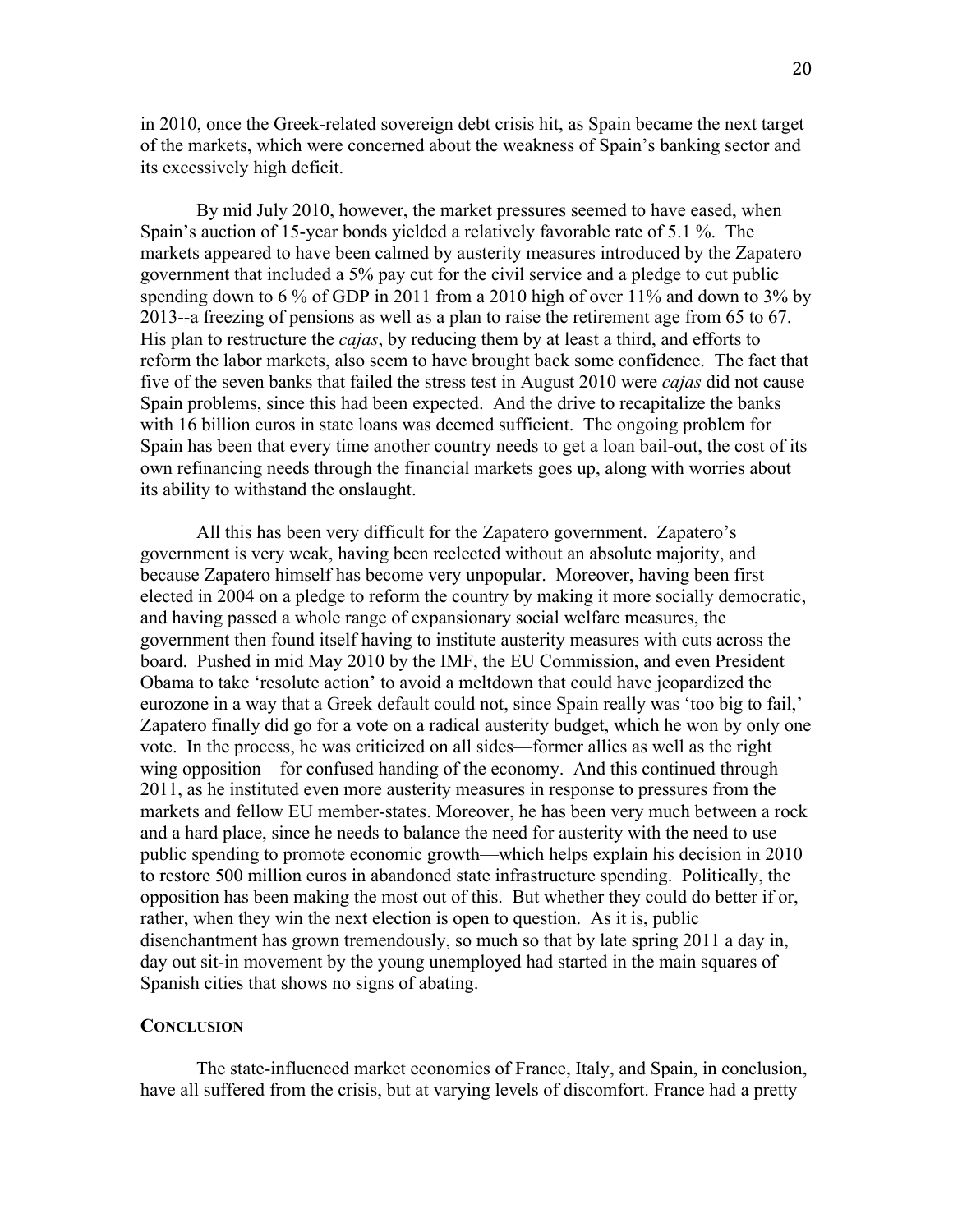good crisis economically, with its growth rate hit less hard than other European memberstates and its industry in decent shape, although unemployment has risen significantly. Its main problem is political, since although the government was capable of exercising leadership outside of the country, this has been less and less the case inside the country. Italy's crisis was by contrast pretty bad, with the slowdown in economic growth, hitting in particular the small and medium-sized enterprise, and the rise in unemployment. Here too, however, a large part of the problem is political, as the Berlusconi government has exercised little leadership inside the country, and not even tried to promote better business-labor coordination, a necessity in this compound polity. Spain's crisis was quite ugly by comparison with that of either France or Italy, given the bursting of the housing bubble that was responsible for much of the economic growth of the country, and that brought with it rising unemployment and increasing mortgage defaults. The question here is whether the Zapatero government will be able to exercise the leadership necessary to maintain the social peace while gaining parliamentary agreement for the draconian austerity measures assumed needed to calm the markets without destroying economic growth. This is a very tall order indeed!

In these three state-influenced market economies, then, what defines them in terms of their political economic institutions in contrast to liberal and coordinated market economies is the central role of the state, and how business and labor depend upon the state to solve their coordination problems. Otherwise, business is generally even more autonomous than in LMEs at the same time that it is also more network-connected through state-related or family-based ties, bringing it closer to CMEs. And labor is more dependent on the state for coordination than in CMEs, whether the state leads corporatist concertation where unions are high in membership and organization (as in Spain and Italy in the 1990s) or acts on its own to liberalize/moralize the markets where unions are weak in membership and/or organization (France and Italy in the 2000s).

The state, then, matters a lot in SMEs, and much more so than in LMEs and CMEs, as a state of mind as much as the state in action. Moreover, when the state reforms, it is itself as much the object of reform as anything else—in the way in which it itself regulates business, organizes labor, or manages the economy. Moreover, the state impels reform in business and labor since societal actors are generally more reactive than proactive in SMEs. But for reform to be accepted, state leaders need not just good ideas but a persuasive discourse, although in simple polities like France this demands a stronger communicative discourse to the general public and in more compound polities like Italy and Spain it also requires a stronger coordinative discourse with the social partners and the regions (especially Spain). With all this attention to the state, however, it is clear that political leadership—meaning the quality of political leaders---matters along with the probity and competence of state officials. In all three countries, as we have seen, there are significant problems with the quality of the leadership, but arguably the most in Italy, while the probity and competence of the administration is also in question, but here mainly in Italy, due its much higher levels of corruption and incompetence.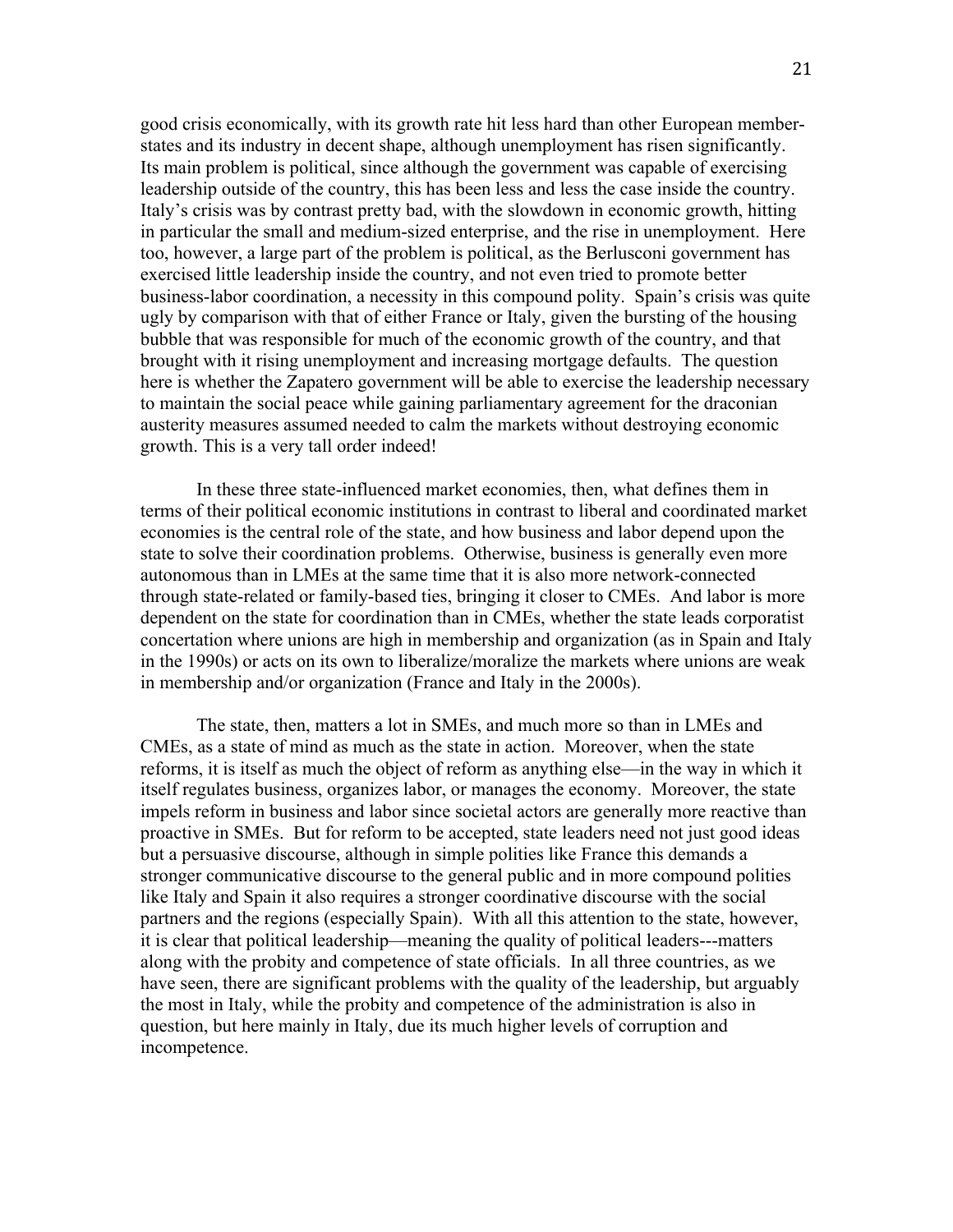Why France's crisis was pretty good, Italy's pretty bad, and Spain's pretty ugly cannot of course be explained solely by reference to differences in political economic institutions, or even with the addition of political institutions, policies, or politics. Economic realities, historical trajectories, policy legacies, and pure dumb luck—as in why the markets chose to worry about Spain rather than Italy—are all equally important. This is why we have provided a qualitative discussion of the wide range of issues in play during the crisis in each of these countries. This should also demonstrate that however useful it is to identify countries in terms of their institutional or even ideational characteristics, there is no substitute for in-depth, country specific analysis.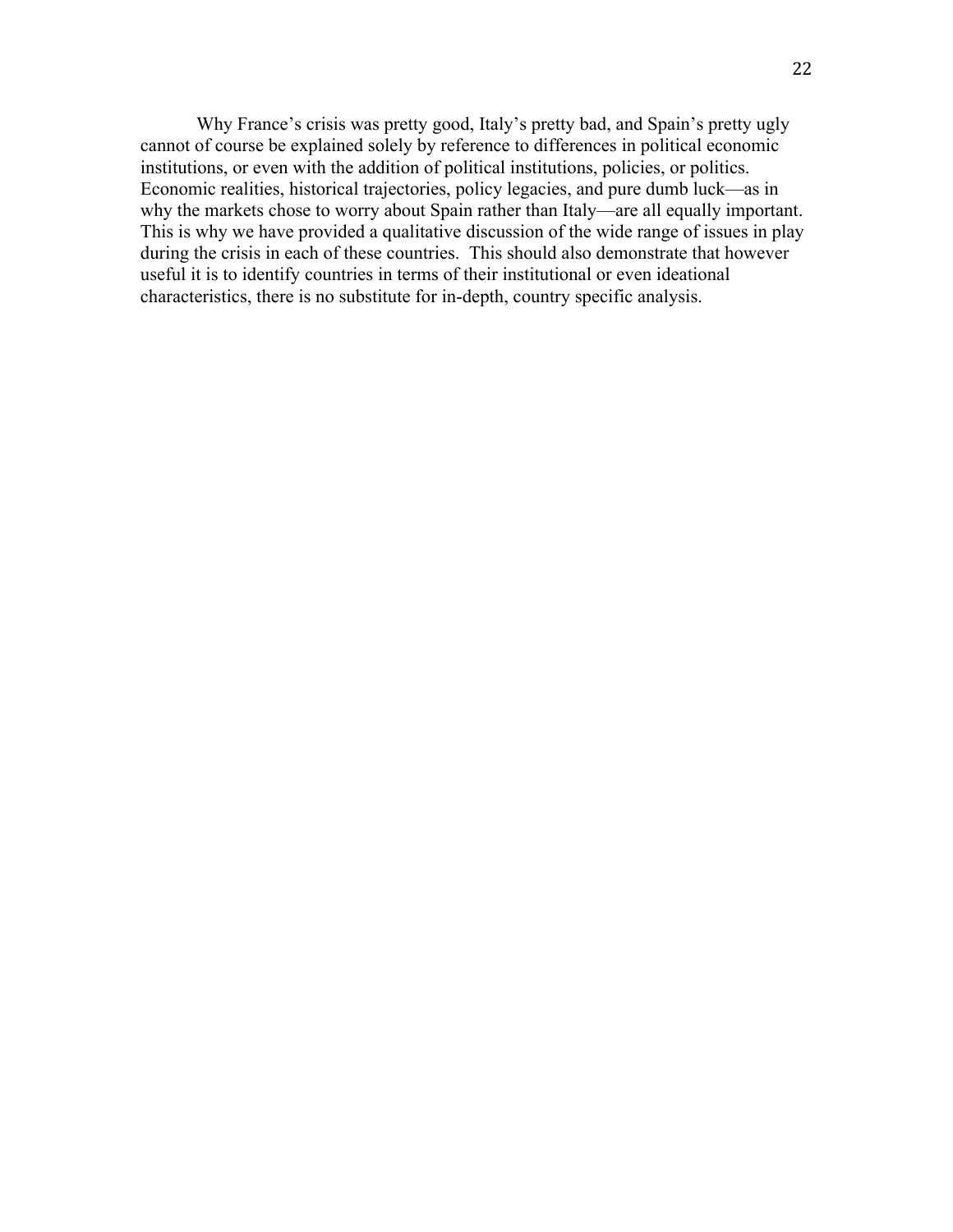#### **REFERENCES**

- Amable, Bruno and Palombarini, Stefano (2010) "Political and Systemic Crisis in France." Paper presented for the conference: ICaTSEM-WP3 workshop, Berlin, June 30-4, 22
- Barca, Fabrizio (2010). "Compromesso senza riforme nel capitalismo italiano," in F. Barca (ed.), *Storia del capitalismo italiano*, Roma, Donzelli, 4-115.
- Bentolila, Samuel, Cahuc, Pierre, Dolado, Juan, and Le Barbanchon, Thomas, "Why have Spanish and French Unemployment Rates differed so much during the Great Recession?" VoxEU.org (22 January, 2011) http://www.voxeu.org/index.php?q=node/6039
- Blyth, Mark and Hopkin, Jonathan (2011) "What can Okun teach Polanyi? Efficiency, Regulation and Equality in the OECD *Review of International Political Economy* (forthcoming)
- Börzel, Tanja (2002) *States and Regions in the European Union: Institutional Adaptation in Germany and Spain.* Cambridge: Cambridge University Press.
- Boyer, Robert (2004): How and Why Capitalisms Differ. MPIfG Discussion Paper 04/5. Cologne: Max Planck Institute for the Study of Societies. URL: http://www.mpifg.de/pu/mpifg\_dp/dp05-4.pdf
- Campbell, John L. (2001) "Institutional Analysis and the Role of Ideas in Political Economy" in Campbell, John L. and Ove K. Pedersen, eds. *The Rise of Neoliberalism and Institutional Analysis*. Princeton: Princeton University Press.
- Campbell, John L. (2004) *Institutional Change and Globalization*. Princeton: Princeton University Press. (Danish Translation: Academic Press/Akademisk Forlag A/S, 2004)
- Cerny, Philip (1994) "The Dynamics of Financial Globalization," *Policy Sciences*, vol. 27: 319-42.
- Coates, David (2000) *Models of Capitalism* Cambridge: Cambridge University Press
- Crouch, Colin (2005) *Capitalist Diversity and Change: Recombinant Governance and Institutional Entrepreneurs*. Oxford: New York: Oxford University Press.
- Della Sala, Vincent (2004) "The Italian Model of Capitalism: On the road between globalization and Europeanization," *Journal of European Public Policy*
- Ferrera, Maurizio and Gualmini, Elisabetta (2004) *Rescued by Europe? Social and Labour Market Reforms in Italy from Maastricht to Berlusconi* Amsterdam: Amsterdam University press.
- Goyer, Michel (2003) "Corporate Gpvernance, Employees and the Focus on Core Competencies in France and Germany" in Curtis Milhaupt, ed., *Global Markets, Domestic Institutions* New York: Columbia University Press.
- Hall, Peter and Soskice, David, eds. (2001) *Varieties of Capitalism* Oxford: Oxford University Press.
- Hall, Peter, and Gingerich, Daniel (2004) "Varieties of Capitalism and Institutional Complementarities in the Macroeconomy: An Empirical Analysis. Max Planck Institute for the Study of Societies. Discussion Paper 04/5.
- Hancké, Bob (2002) *Large Firms and Institutional Change: Industrial Renewal and Economic Restructuring in France* Oxford: Oxford University Press.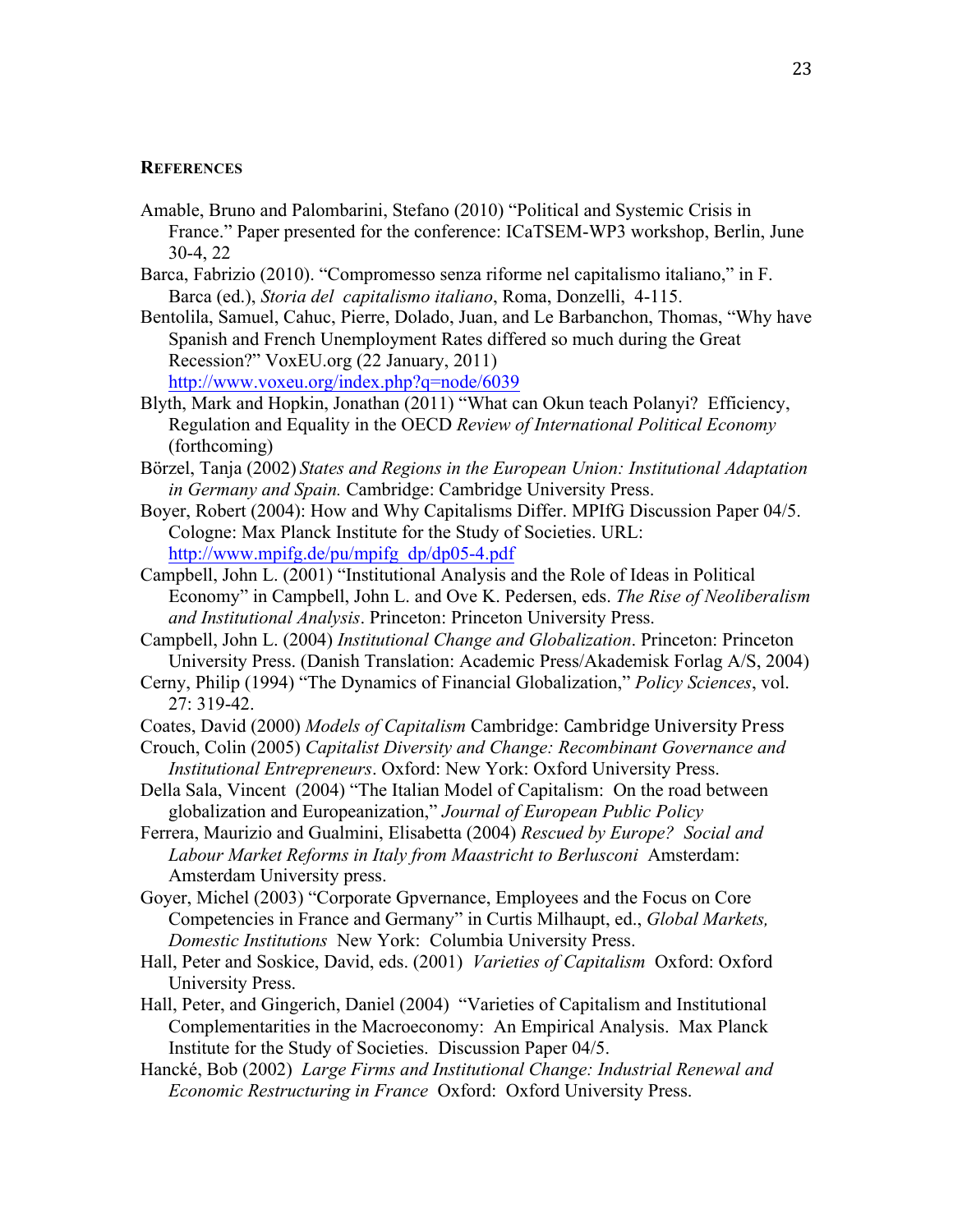- Hancké, R. and Rhodes, M. (2005), 'EMU and Labour Market Institutions in Europe: The Rise and Fall of National Social Pacts', *Work and Occupations*, 32 (2), 196-238
- Hay, Colin (2001) "The 'Crisis' of Keynesianism and the Rise of NeoLiberalism in Britain: An Ideational Institutionalist Approach" in Eds. John L Campbell and Ove Pedersen *The Rise of NeoLiberalism and Institutional Analysis* Princeton: Princeton University Press
- Howell, Chris (1992). *Regulating Labor: The State and Industrial Relations Reform in Postwar France*. Princeton: Princeton University Press.
- Katzenstein, Peter J. 1985. *Small States in World Markets* Ithaca: Cornell.
- Leibfried, Stephan and Zürn, Michael (2005) *Transformations of the State?* Cambridge: Cambridge University Press
- Levy, Jonah (1999). *Tocqueville's Revenge: Dilemmas of Institutional Reform in Post-Dirigiste France*. Cambridge, MA: Harvard University Press.
- Levy, Jonah, Miura, Mari, and Park, Gene (2006) "Exiting *Etatisme?:* New Directions in State Policy in France and Japan" in Jonah Levy, ed., *The State after Statism* Cambridge MA: Harvard University Press.
- Levy, Jonah (2008) "From the *Dirigiste* State to the Social Anesthesia State: French Economic Policy in the *Longue Durée*," *Modern and Contemporary France* vol. 16, no. 4: 417-435.
- Levy, Jonah (2011) "The Return of the State? French Economy Policy under Nicolas Sarkozy." Paper presented to the  $12<sup>th</sup>$  Biennial Meeting of the European Union Studies Association, Boston MA (3-5 March)
- Jessoula, Matteo and Tiziana Alti (2010) "Italy: An Uncompleted Departure from Bismarck" in B. Palier, ed., *A Long Good-Bye to Bismarck?* Amsterdam: Amsterdam University Press.
- Locke, Richard M. (1995). *Remaking the Italian Economy*. Ithaca and London: Cornell University Press.
- Locke, Richard M. and Baccaro, Lucio (1999) "The Resurgence of Italian Unions?" in Andrew Martin and George Ross, eds., *The Brave New World of European Labor* New York: Berghahn.
- Mahoney, J. (2000) "Path Dependence in Historical Sociology," *Theory and Society* vol. 29: 507-48.
- Molina, Oscar and Rhodes, Martin (2007) "Conflict, Complementarities and Institutional Change in Mixed Market Economies" in B. Hancké, M. Rhodes, and M. Thatcher, eds. *Beyond Varieties of Capitalism: Contradictions, Complementarities and Change* Oxford: Oxford University Press.
- Palier, Bruno (2005) "Ambiguous Agreement, Cumulative Change: French Social Policy in the 1990s," in Wolfgang Streeck and Kathleen Thelen (eds.) *Beyond Continuity* Oxford: Oxford University Press.
- Perez, Sophia (2000) "From Decentralization to Reorganization. The Resurgence of National-Level Bargaining in Italy and Spain," *Comparative Politics* vol. 32, no. 4.
- Pierson, Paul (2000) "Increasing Returns, Path Dependence, and the Study of Politics," *American Political Science Review* vol. 94: 251-68.
- Radaelli, Claudio M. (2002) "The Italian State and the Euro" in Ken Dyson, ed., *the European State and the Euro* Oxford: Oxford University Press.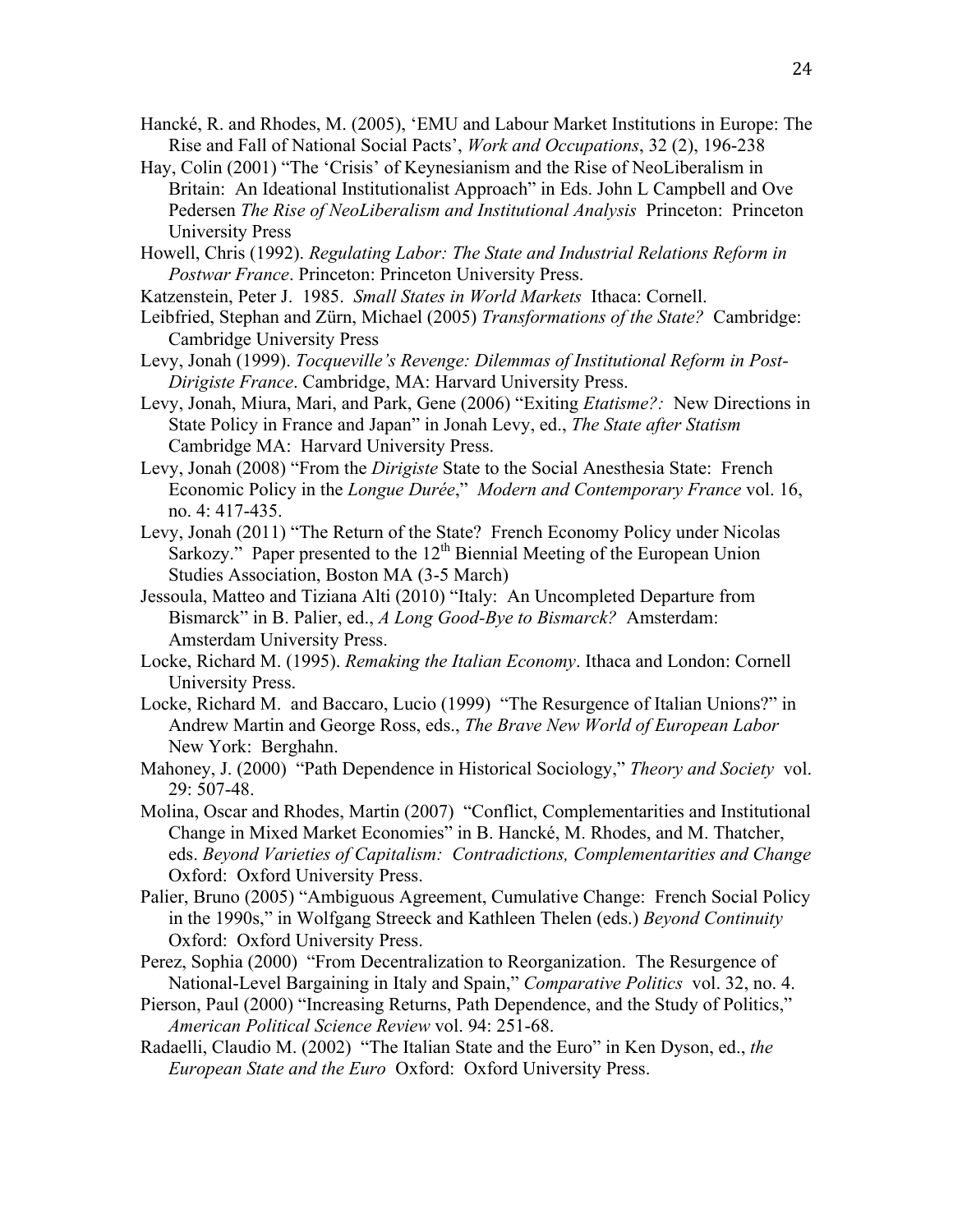- Rothstein, Bo .2005. *Social Traps and the Problem of Trust*, Cambridge: Cambridge University Press.
- Royo, Sebastián (2002), *'A New Century of Corporatism?': Corporatism in Southern Europe, Spain and Portugal in Comparative Perspective*, Westport, Conn., London: Praeger.
- Royo, Sebastian (2008) *Varieties of Capitalism in Spain* Basingstoke: Palgrave Macmillan.
- Royo, Sebastian (2011) "Crunch time for Spanish Financial Institutions?" Paper presented at the European Union Studies biennial conference, Boston (3-5 March).
- Schmidt, Vivien A. (1996) *From State to Market?* Cambridge: Cambridge University Press
- Schmidt, Vivien A. (l999) "The Changing Dynamics of State-Society Relations in the Fifth Republic." *West European Politics* vol. 22: 141-165
- Schmidt, Vivien A. (2002) *The Futures of European Capitalism* Oxford: Oxford University Press.
- Schmidt, Vivien A. (2003) "French Capitalism Transformed, yet still a third variety of Capitalism," *Economy and Society* Volume 32, Number 4: 526–554
- Schmidt, Vivien A. 2006. *Democracy in Europe: The EU and National Polities* Oxford: Oxford University Press
- Schmidt, Vivien A. 2007. 'Trapped by their Ideas: French Elites' Discourses of European Integration and Globalization.' *Journal of European Public Policy* vol. 14, no. 4: 992-1009
- Schmidt, Vivien A. (2009) "Putting the Political Back into Political Economy by Bringing the State Back Yet Again." *World Politics* vol. 61, no. 3: 516-548
- Schmidt, Vivien A. (2010) "The European Union's Eurozone Crisis and What (not) to do about it" *Brown Journal of World Affairs* Vol. 17, no. 1: 199-214
- Shonfield, Andrew (1965) *Modern Capitalism: The Changing Balance of Public and Private Power* Oxford: Oxford University Press.
- Strange, Susan (1996) *The Retreat of the State* Cambridge: Cambridge University Press.
- Streeck, Wolfgang and Thelen, Kathleen (2005) "Introduction" in Wolfgang Streeck and Kathleen Thelen (eds.) *Beyond Continuity: Institutional Change in Advanced Political Economies* Oxford: Oxford University Press.
- O'Sullivan, Mary (2007) "Acting out institutional change: understanding the recent transformation of the French financial system," *Socio-Economic Review* 5, 389–436
- Thiberghien, Yves. 2007. *Entrepreneurial States: Reforming Corporate Governance in France, Japan, and Korea*. Ithaca, N.Y.: Cornell University Press.
- Vitols, Sigurt (2001). 'Varieties of Corporate Governance: Comparing Germany and the UK', in Peter A. Hall and David Soskice (eds), *Varieties of Capitalism: The Institutional Foundations of Comparative Advantage*. Oxford: Oxford University Press.
- Weiss, Linda (2003) "Guiding Globalization in East Asia: New Roles for old Developmental States" in *States in the Global Economy: Bringing Domestic Institutions Back In* ed., Linda Weiss. Cambridge, UK: Cambridge University Press.
- Whitley, Richard (2005) "How National are Business Systems?" in Morgan, G. Whitley, R. and Moen, E. (eds.) (2005), *Changing Capitalisms?* New York, Oxford: Oxford University Press.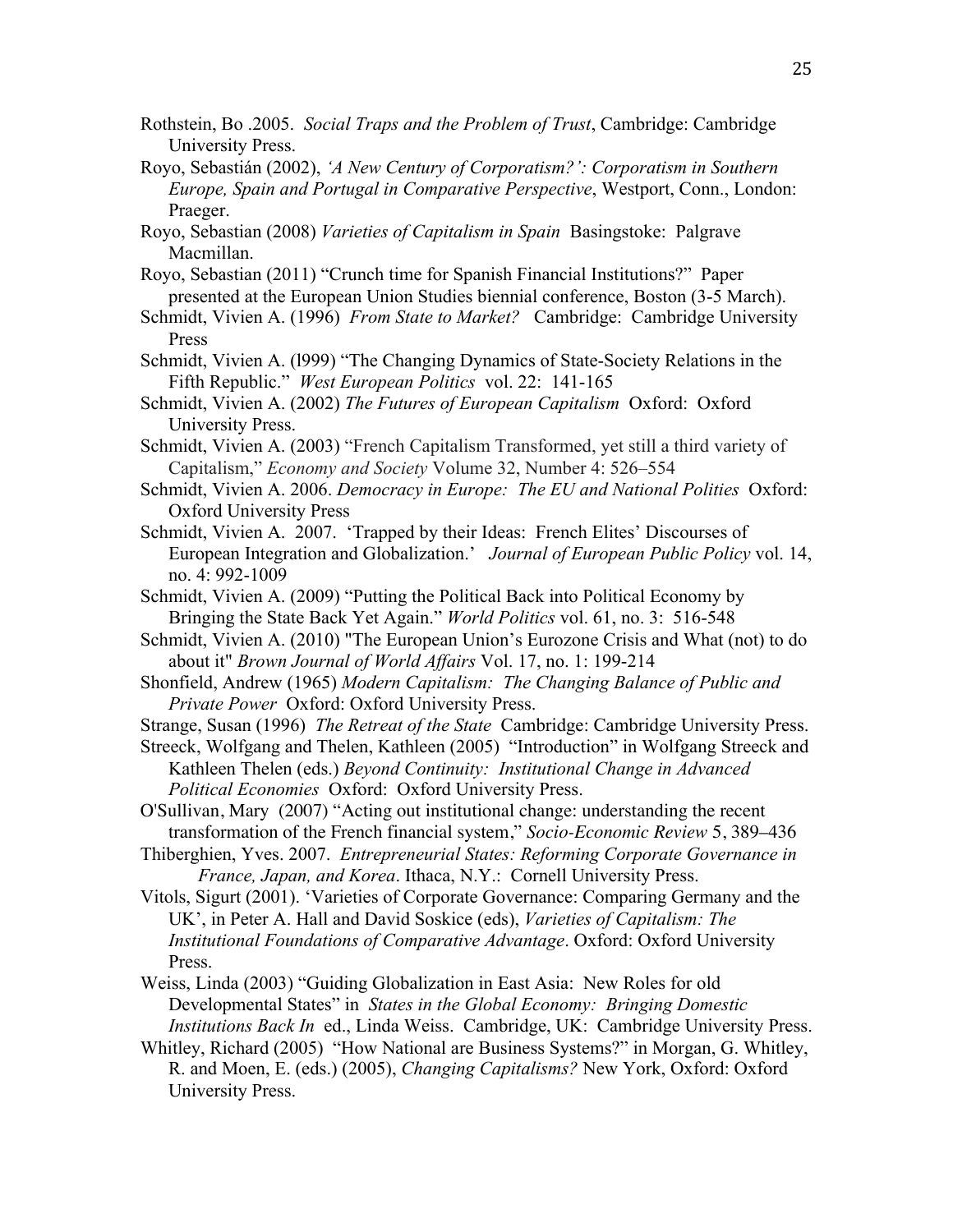|                                        | France   | Italy    | Spain    | <b>EU 27</b> |
|----------------------------------------|----------|----------|----------|--------------|
| GDP 2009 growth <sup>2</sup>           | $-2.6$   | $-5.0$   | $-3.7$   | $-4.2$       |
| Debt as % GDP $2009^2$                 | 77.6%    | 115.8%   | 53.2%    | 73.6%        |
| Deficit as % GDP $2009^2$              | $-7.5\%$ | $-5.3\%$ | $-11.2%$ | $-6.8\%$     |
| Relative unit labor costs $2009^2$     | 102      | 117      | 115      |              |
| Unemployment $20101$                   | 10%      | 8.4%     | 20.3%    | 9.6%         |
| Temporary Employment 2010 <sup>1</sup> | 13.5%    | 12.5%    | 25.4%    | 13.5%        |
| Youth unemployment $20091$             | 23.5%    | 25.3%    | 39.2%*   | 15.6%        |
| Female employment 2009 <sup>1</sup>    | 60.1%    | 46.4%    | 52.8     | 58.6         |
| At-risk-of-poverty rate after          | 12%      | 19%      | 18%      | 16%          |
| social transfers 2009 <sup>1</sup>     |          |          |          |              |
| Ease of doing business $20093$         | 31       | 78       | 62       |              |
| (ranked from 1 down)                   |          |          |          |              |
| Corruption perception $20094$          | 6.9      | 4.3      | 6.1      |              |
| (top score $9.4$ out of 10)            |          |          |          |              |
| Competitiveness perception             | 28       | 50       | 39       |              |
| ranking $2009^5$ (1 = best)            |          |          |          |              |

Table 1: Italy, France, and Spain compared on a range of measures

\*Figure for August 2010

Sources: <sup>1</sup>Eurostat 2010; <sup>2</sup>OECD 2010; <sup>3</sup>World Bank 'Doing Business 2010 http://www.doingbusiness.org (based on period June 2008 through May 2009);<br><sup>4</sup>Transparency International Corruption Perceptions Index 2009 http://www.transparency.org ; <sup>5</sup>World Competitiveness Yearbook 2009 http://www.imd.ch/research/publications/wcy/upload/scoreboard.pdf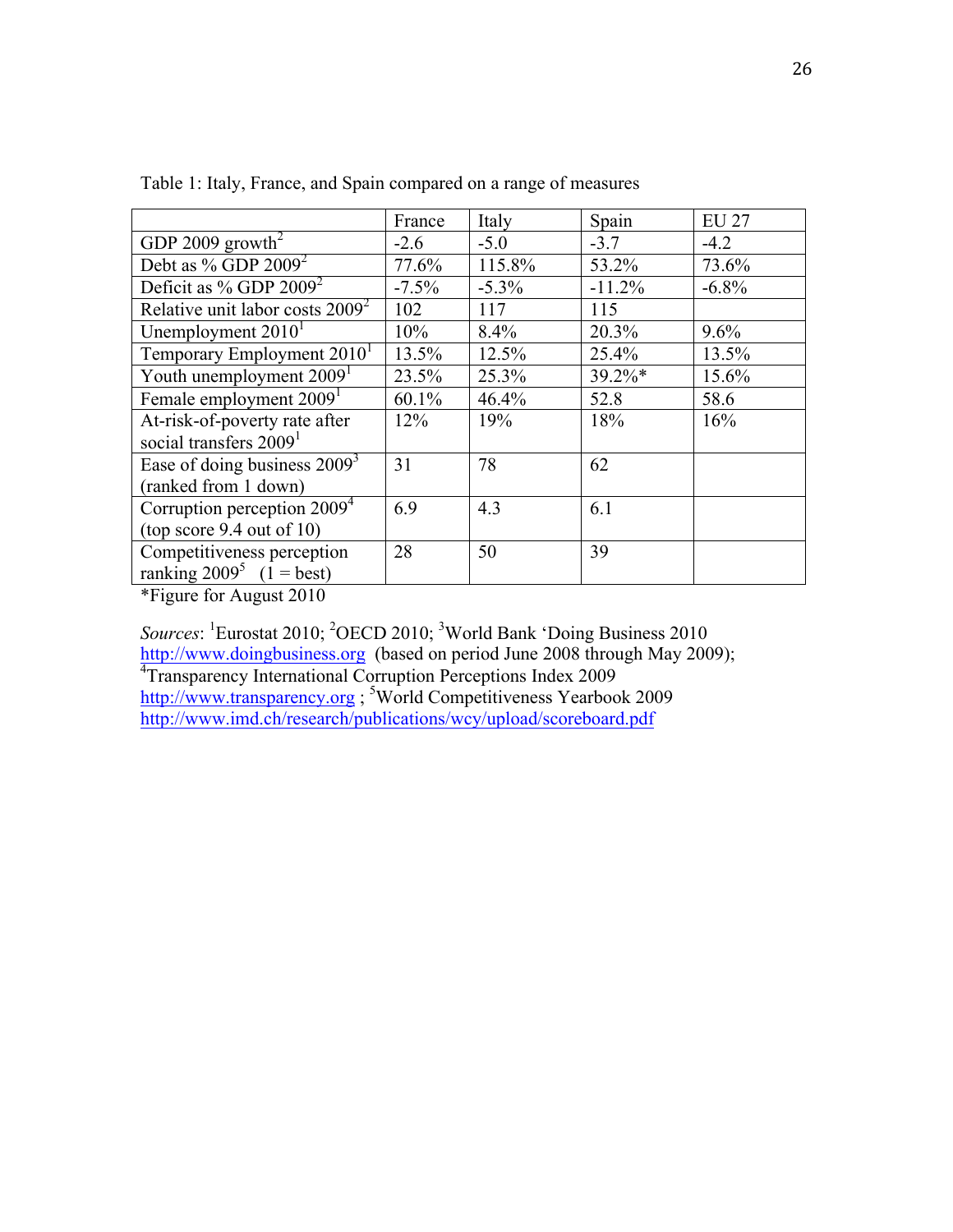

Figure 1: Foreign Direct Investment Inflows

Source: Unctad 2009



Figure 2: Foreign Direct Investment Outflows

Source: Unctad 2009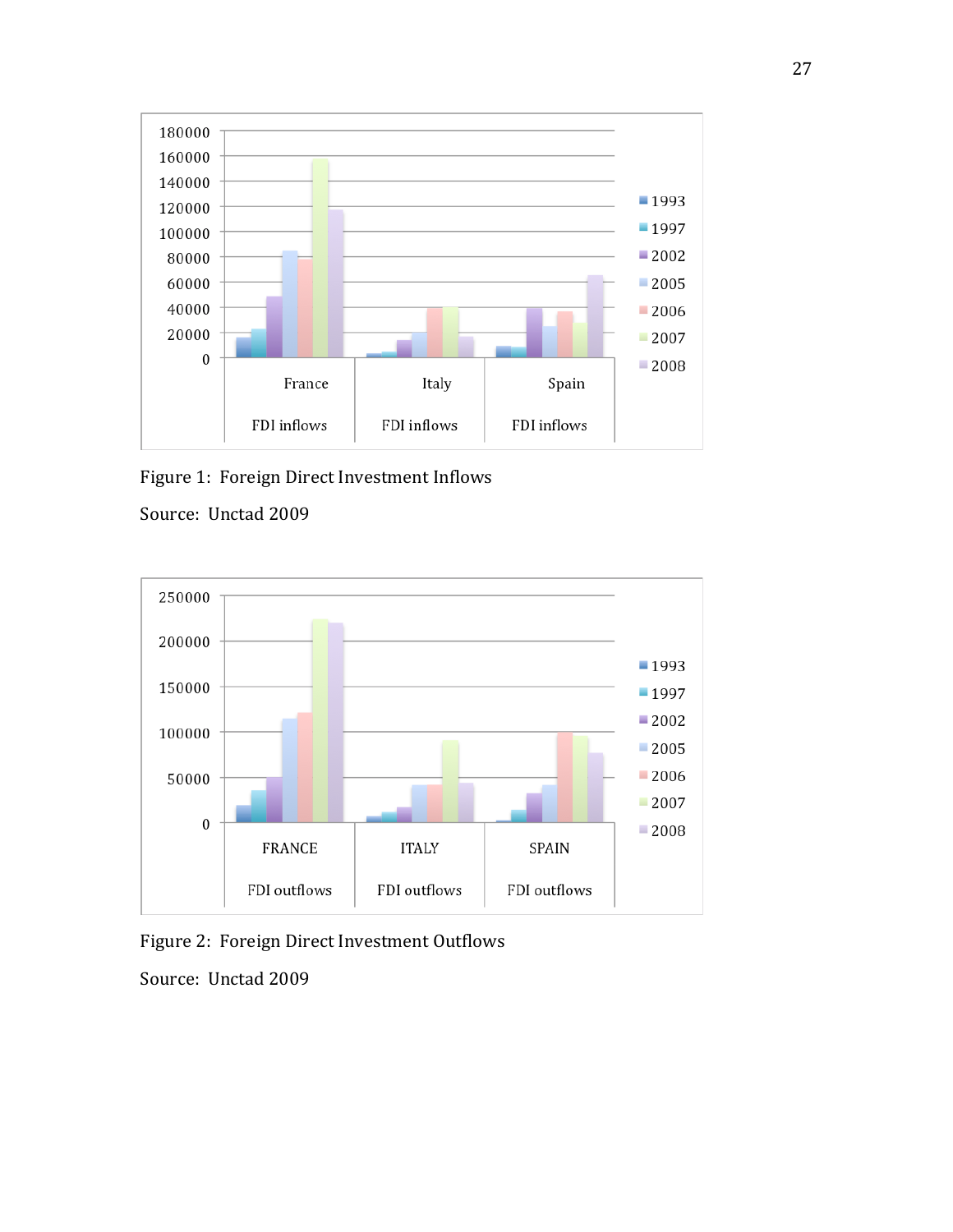

Figure 3: Growth in Real Wages 1961 through 2009

Source: http://ec.europa.eu/economy\_finance/publications/publication12534\_de.pdf

Statistischer Anhang zu Europäische Wirtschaft Frühjahr 2008